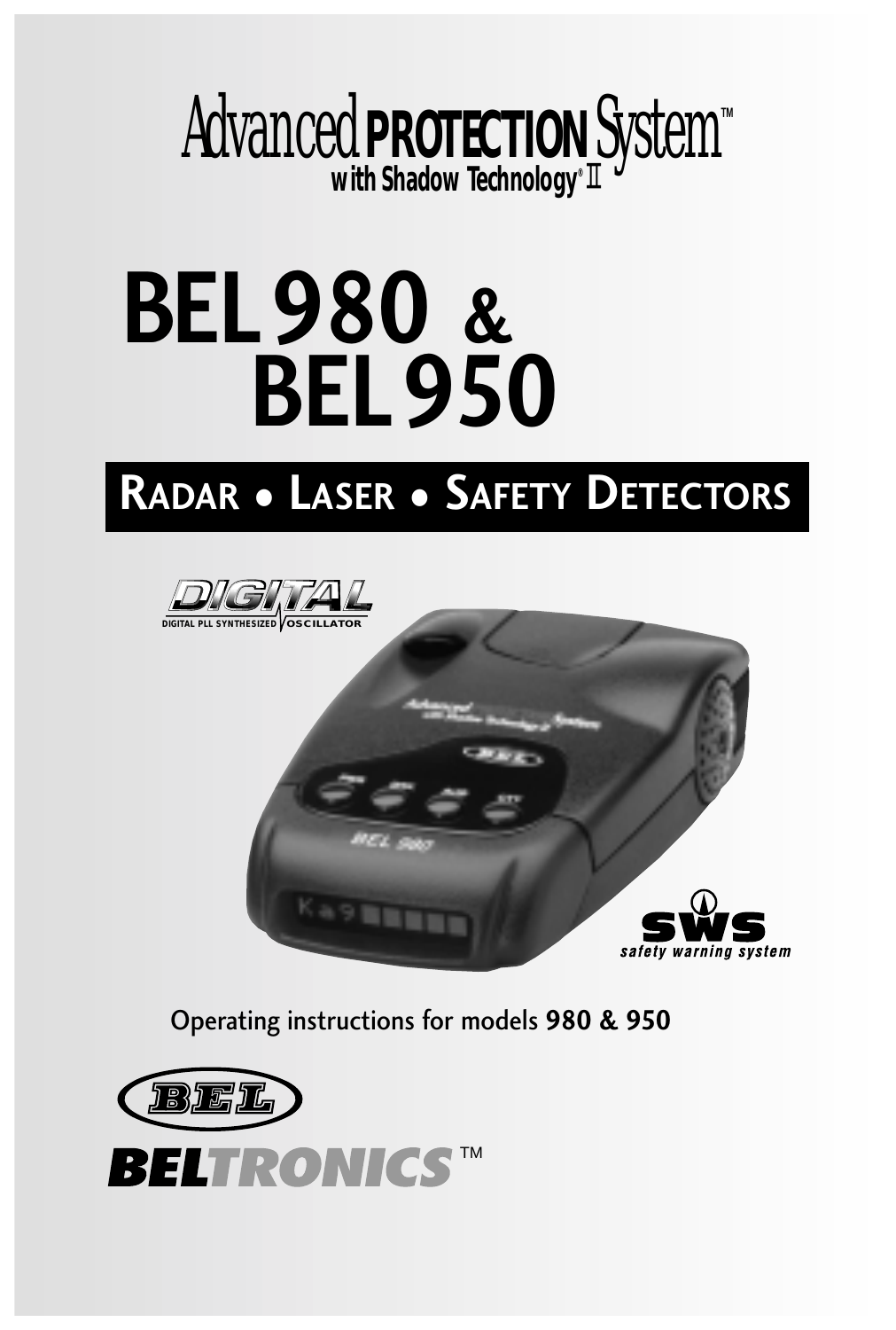# introduction

Thank you for purchasing a bel 980 or bel 950 Radar/Laser/Safety detector with the Advanced Protection System™ and Shadow Technology® II. bel 980 and bel 950 build on the company's long history of *technology firsts* with advancements that usher in a new era in Radar/Laser/Safety Detection.

*Remember, owning a Radar detector does not give you a license to speed. Alerts from a Radar detector serve as an effective reminder to check your speed. Laws vary throughout North America governing the use of a Radar detector. It is your responsibility to follow these laws.*

# software upgradable *– an industry first*

Your bel unit contains technology which provides the highest capability to be reprogrammed as the threat of new Police traffic Radar monitoring technologies emerge. Please ensure that you promptly mail in the enclosed Consumer Information card. This will ensure you are notified about new, approved traffic monitoring technologies and will be provided details of service cost and where to send your unit for software upgrade.

# shadow technology® ii

bel 980 and bel 950 contain Shadow Technology® II making them *undetectable* to the Interceptor vg-2 or any other Radar Detector Detector (rdd). Only Shadow Technology® II has been consistently proven *undetectable* to the vg-2.

# selectable features

These features may be selected depending upon your driving environment.(*See page 9 for the operation of Selectable Features.)*

- City X or City All *(available on bel 980 only)*
- X/K/Ka Band **on** or **off** *(available on bel 980 only)*
- Auto-Mute **on** or **off**
- Radar/Laser Digital Voice Prompts or "tones"
- Safety Warning System<sup>®</sup> on or off
- Safety Warning System<sup>®</sup> with Digital Voice **on** or **off**
- Audio/Visual Scroll Rate (**fast** or **slow**)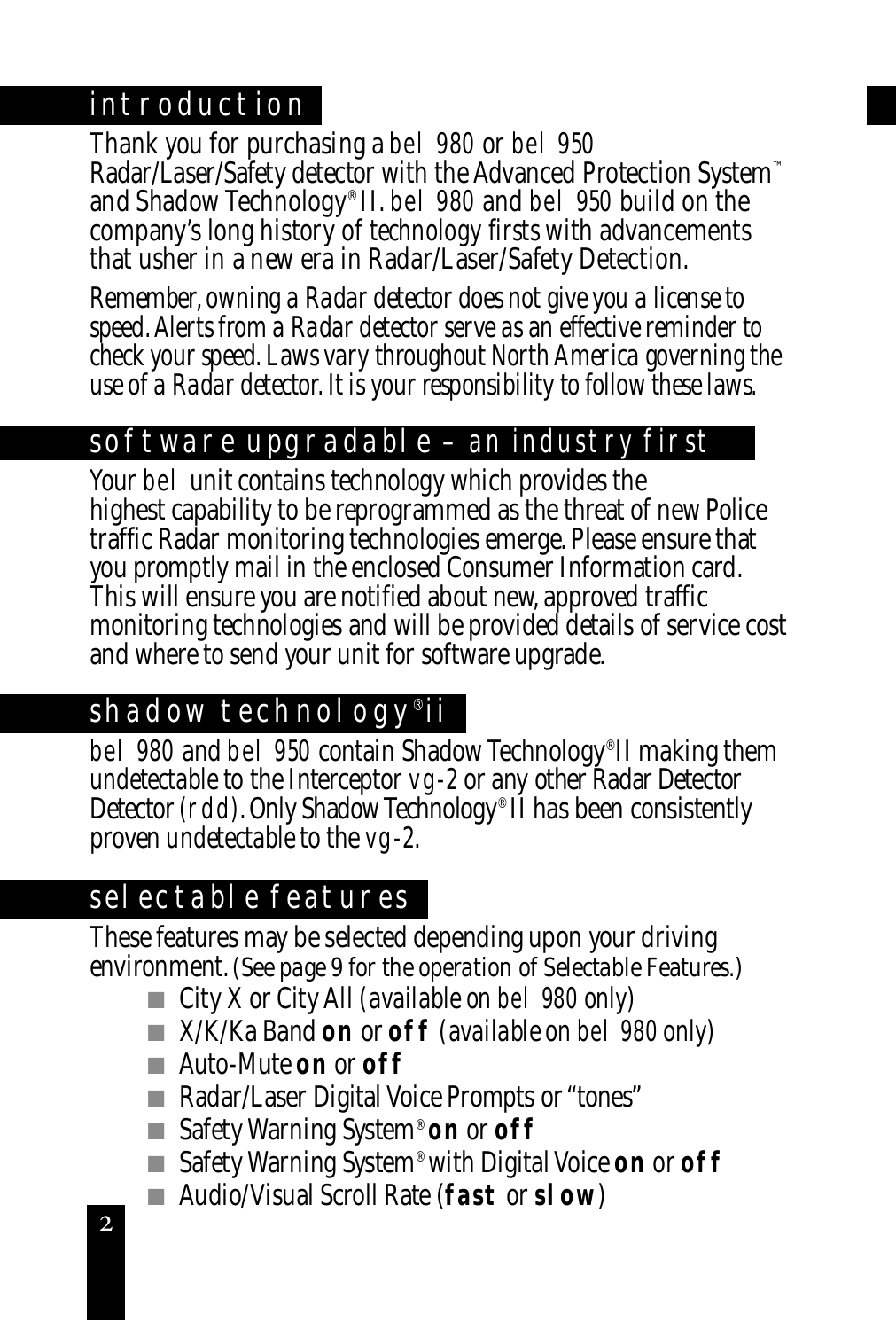# table of contents

**Profile of Features**  $\rightarrow$  *page* 4 **Description of Features**  $\rightarrow$  *page* 5 Power-Up Test Sequence/Start-up Mode *page* 5 Tutorial Mode ► *page 6* Set and Forget Memory *page* 6 Reset to Factory Settings ► *page* 7 Voltage Warning <sup>l</sup> *page 7* drk (Bright/Dim/Dark) Button <sup>l</sup> *page 7* aud (Auto-Mute/Volume Control) Button <sup>l</sup> *page 7* cty (City/Highway) Button <sup>l</sup> *page 8* Selectable Features ► *page* 9 Entering Selectable Features Mode ► *page 11* **Installation** ► *page* 11 General Guidelines - *page* 11 **Understanding Radar, Laser and sws™** ► *page* 14 **Interpretation of Alerts ►** *page* **15** Radar Alerts *rage* 15 Instant-On/Pulsed Radar Alert <sup>l</sup> *page 18* Typical False Alert (Radar) <sup>l</sup> *page 18* Laser Alerts > page 18 Safety Warning System® (sws™ ) Alerts <sup>l</sup> *page 19* **Performance Verification ►** *page* 20 Conditions That Affect Radar Alerts *page* 20 Conditions That Affect Laser Alerts  $\rightarrow$  *page 21* **Troubleshooting** <sup>l</sup> *page 21* **Consumer Warranty ►** *page* **22** Service ► *page* 23 Warranty Service <sup>l</sup> *page 23* Post-Warranty Service ► *page 23* Accessories ► *page* 23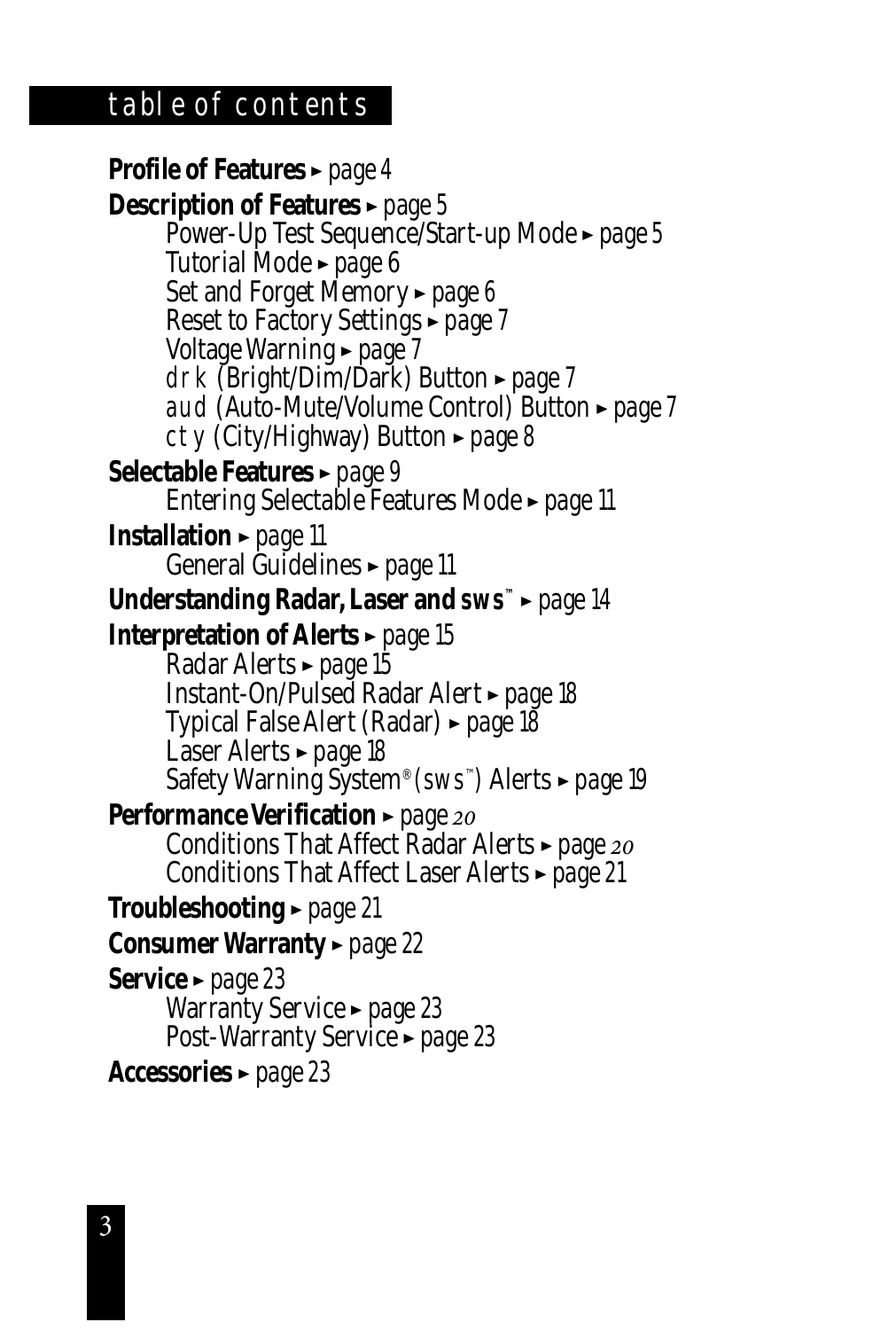## profile of features



- 1. pwr **(Power/Start-Up Mode) Button:** pressing and holding pwr will turn the unit on. Press the pwr a second time to scroll through the three start-up mode options: NORMAL, MODS (Modifications), Q-START (Quick Start) plus TUTORIAL MODE.
- 2 **Text Message Display:**communicates all mode selections  $(i.e.$  DIM, DARK, CITY, HIGHWAY and AUTOMUTE) and confirms Radar band and signal strength, presence of Laser and sws™ messages received.
- 3. **drk (Bright/Dim/Dark) Button:** provides bright, dark and fully adjustable dim settings of the Text Display for discreet night travel. Audio alerts are not affected.
- 4. **aud (Auto-Mute/Volume Control) Button:** provides manual muting of all Radar and sws™ alerts. Pressing and holding the aud button will change the audio level.
- 5. **cty (City/Highway) Button:** choose between Highway mode or for urban/suburban travel, City X or City All modes.
- 6. **Antenna Opening:** Radar and **sws™** signals are received by a patented diecast antenna with integrated transition to microstrip mixer.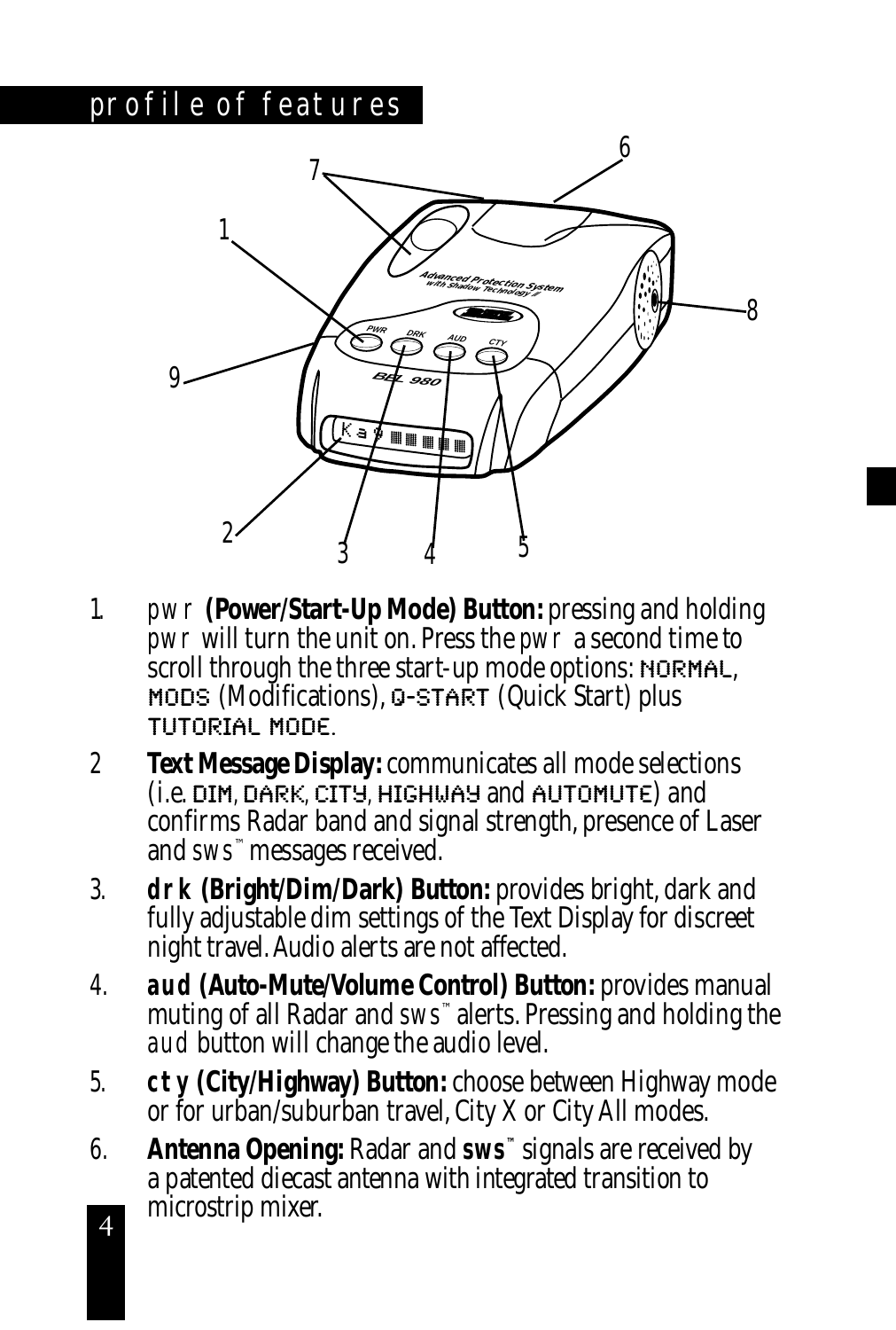- 7. **Laser Optical Sensors:** collect Laser signals from in front and behind.
- 8. **Audio Alert Speaker:** all audible alerts and Digital Voice Messages are emitted from this location.
- 9. **Power Jack:** using the straight or coiled cord, bel 980 or bel 950 operate in any vehicle with a 13.8 volt dc negative ground system (10.5 volt to 16 volt range).

*Note: Model 980 is the same as Model 950 except for the addition of these features: Signal Strength Digit, City All Mode, X/K/Ka Band On/Off, 9 audio level settings, Travel Case, 4' straight power cord and 2 year warranty.*

# description of features

**Power-Up Test Sequence/Start-up Mode**

Each time your detector is turned **on**, bel 980 or bel 950 will perform a power-up test sequence based upon the Start-Up mode selected. There are three Start-Up modes of operation plus a Tutorial mode. Release the pwr button at your chosen selection.

*Note—Pressing* pwr *at any time during start-up will bypass the sequence.*

NORMAL *(Factory pre-set Mode)*

Presents Audio and Text Messages for Laser, Ka, K, X and Safety Warning System® (sws™ ). After this sequence, the status of Selectable Features is displayed:

"CITY X" or "CITYALL"; "X/K/KA on/off"; "Amute on , "Amule off"; "R/LVoice, "R/L lone" ; "SWS on", "SWS off"; "SWSvoice", "SWStane"; "SCROLfast", "SCROL $\leq$ l $\infty$ ". Unit is now ready for operation.

*Note: City X,City All and X/K/Ka On/off do not appear on model 950*

MODS *(Modifications Mode)*

Presents Audio and Text Messages for Laser, Ka, K, X and Safety Warning System® (sws™), followed by the presentation of Selectable Features as chosen by the user. Unit is ready for operation.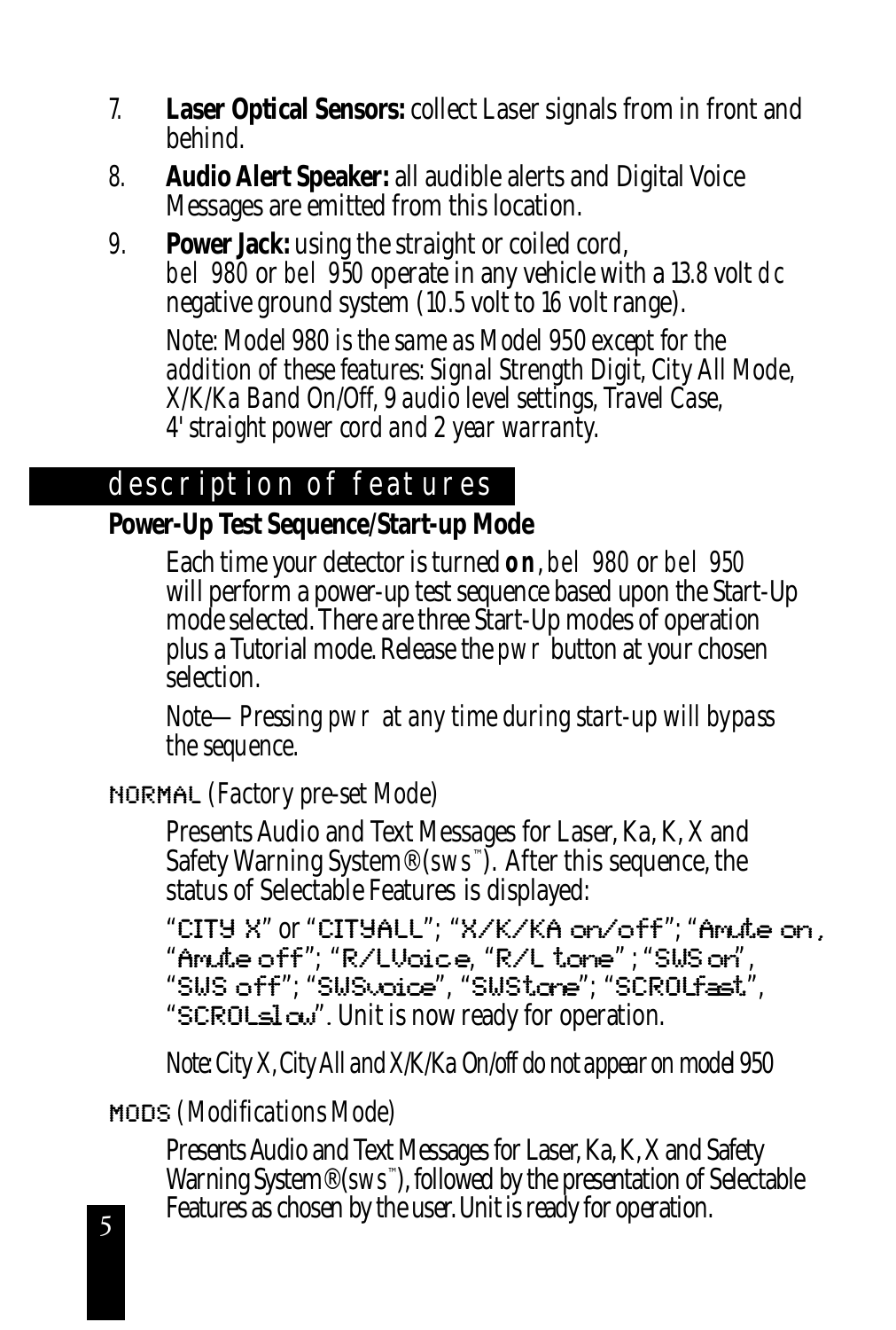## Q-START *(Quick-Start Mode)*

Unit will bypass any form of a power-up test sequence and will display "CITY" or "HIGHWAY" depending upon the mode previously selected. Unit is ready for operation.

#### TUTORIAL MODE

The Tutorial Mode allows you to become more familiar with all audible and visual alerts. The message "TUTORIAL" appears in the display followed by the audio and corresponding Text Message for "LASER", "Ka AUDIO", "K AUDIO", "X AUDIO", sample Radar alert (K band signal ramping from weak to strong) and "SAFETY WARNING SYSTEM SAMPLE ALERTS". Three sample sws™ messages are then presented in the display along with the corresponding Digital Voice Message: *Sample 1* "ACCIDENT AHEAD"

*Sample 2* "HIGHWAY WORKCREW AHEAD"

*Sample 3* "POLICE IN PURSUIT"

While sample messages are playing you can access the complete list of sws™ messages by pressing the cty button to move forward in the list."MSG 1" will appear in the display confirming your selection (to move backward in the list, press the drk button). Pressing the aud button allows you to listen to the sws™ message while viewing it in the display. Press the cty button again to step to the next message; press the aud button to review, and so on. This allows you to review all 60 messages.

To exit Tutorial Mode, press the pwr button and your unit will be **on** and ready to receive signals.

#### **Set and Forget Memory**

Any time bel 980 or bel 950 are turned **off** or unplugged from the cigarette lighter socket, all feature settings you have selected are retained in the unit's memory. Set and Forget Memory eliminates the need to reset your preferred feature settings each time your unit is turned **off** and then back **on**.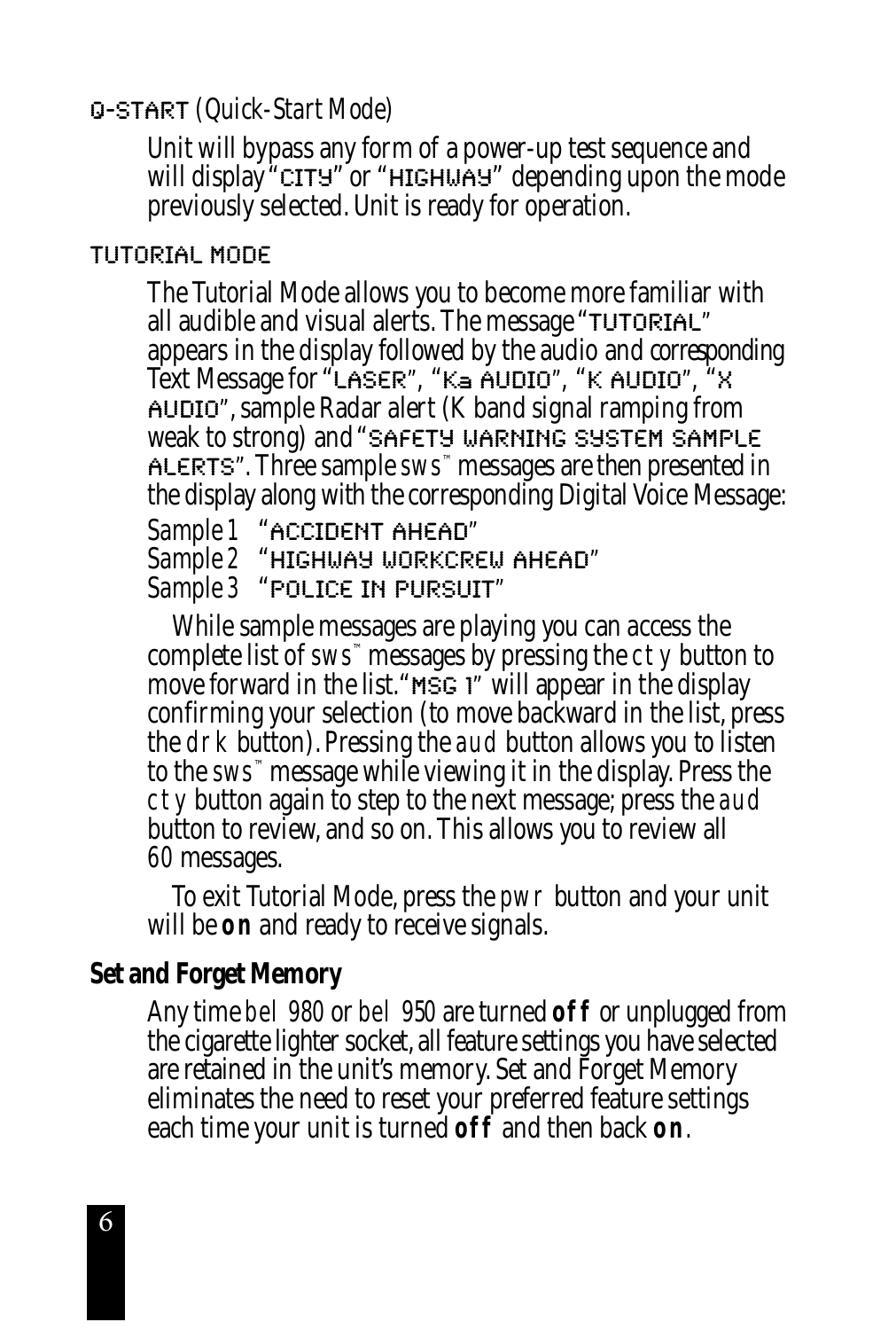#### **Reset to Factory Settings**

You can reset your unit to factory settings for Start-Up mode, volume,drk, aud, cty and Selectable Features. To reset, press and hold the cty button until the display shows "RESET". Two "beeps"will sound and your unit will cycle through the Normal Start-Up Mode.

#### **Voltage Warning**

Your bel 980 or bel 950 continually check your vehicle's voltage to ensure proper performance of your detector. The unit's operating range is 10.5 to 16.0 volts. If voltage falls below 10.5 volts, display will show "LOW VOLT" until condition is rectified.

#### **drk (Bright/Dim/Dark) Button**

The drk button allows selection of a bright, fully adjustable dim mode or dark mode. The unit is factory preset to full bright display. To engage dim mode, press and hold the drk button. The display will cycle through various levels of dim illumination. Release the button at your chosen level. To engage dark mode, press the drk button a second time. A single "beep" coupled with the brief illumination of "DARK" on the display confirms your selection. You'll notice an "H" (Highway mode) or "C" (City mode) remains dim to confirm your unit is receiving power. To return to a full bright setting, press the drk button a third time; two "beeps" confirm this selection. Use of the drk button does not affect audio alerts.

*Important—if you press the the drk button and do not receive audible confirmation, the audio level has been set too low.*

# **aud (Auto-Mute/Volume Control) Button**

*Manual Muting of Audio Alerts (Radar and sws™ )*

Whether Auto-Mute is selected **on** or **off** in Selectable Features, the audio alerts can be completely muted by pressing the aud button during an alert. The display will briefly show "Quiet." No audible alert will be heard for approximately 12 seconds. If the signal is still present after 12 seconds, the unit will remain in manual mute mode.

*Note—because Laser alerts are not lengthy or sustained, muting is not required (see page )*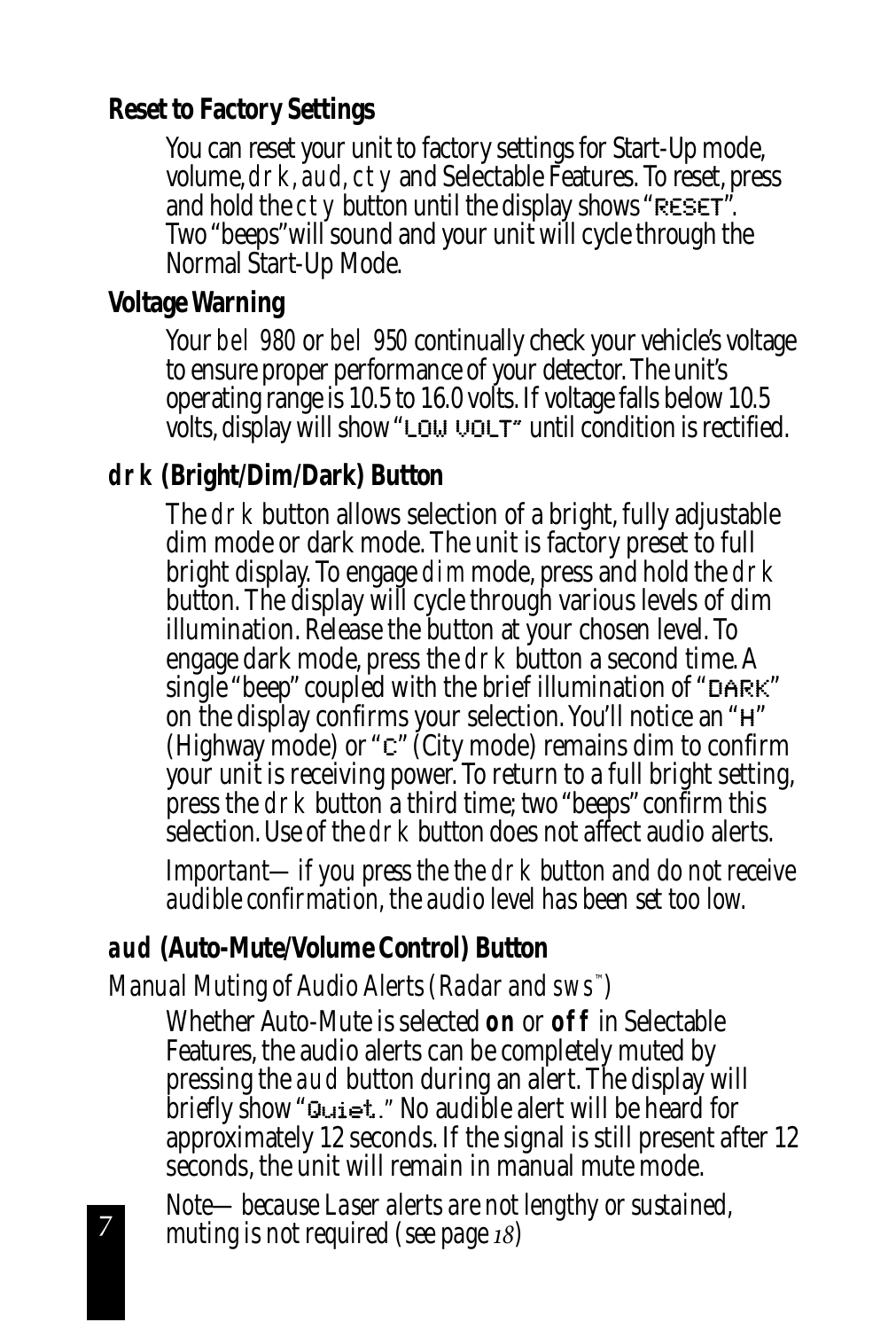#### *Volume Control*

Press and hold the aud button to engage the volume control. The Audio level has 9 settings for bel 980 and 5 settings for bel 950. Release the aud button when you have reached your desired audio setting.

#### **cty (City/Highway) Button**

The cty mode has been designed to effectively reduce unwanted audio alerts caused by intrusion alarms, door openers, and other devices which share X band with police Radar—without reducing sensitivity. Signals from non-police Radar sources are frequently encountered in urban and suburban areas, making use of this mode ideal in these areas.

Pressing the cty button once engages the cty mode which is confirmed by "CITY" in the display coupled with a single audio "beep". Pressing the cty button a second time returns you to highway mode; "HIGHWAY" will appear in the display coupled with two"beeps". Once engaged, weak X band signals encountered will produce no audible alert until the signal strength reaches a preset level. However, visual alerts are processed the instant an X band signal is detected, keeping you quietly informed. Since most "false" X band signals are weak, the use of the cty mode allows you to drive out of their range before they reach the preset level and trigger a full audio alert. In contrast, signals from X band traffic Radar are generally stronger and will exceed the preset level, causing a full X band audio alert. Activating the cty mode will not change Super Wideband Ka, K or instant-on X band Radar alert patterns.

*Note—the cty mode does not change the presentation of alerts for Laser or sws™ .*

#### *City All* (bel 980 *only*)

City All mode is a Selectable Feature of the bel 980 (see *Selectable Features* page 9). This feature provides an alternate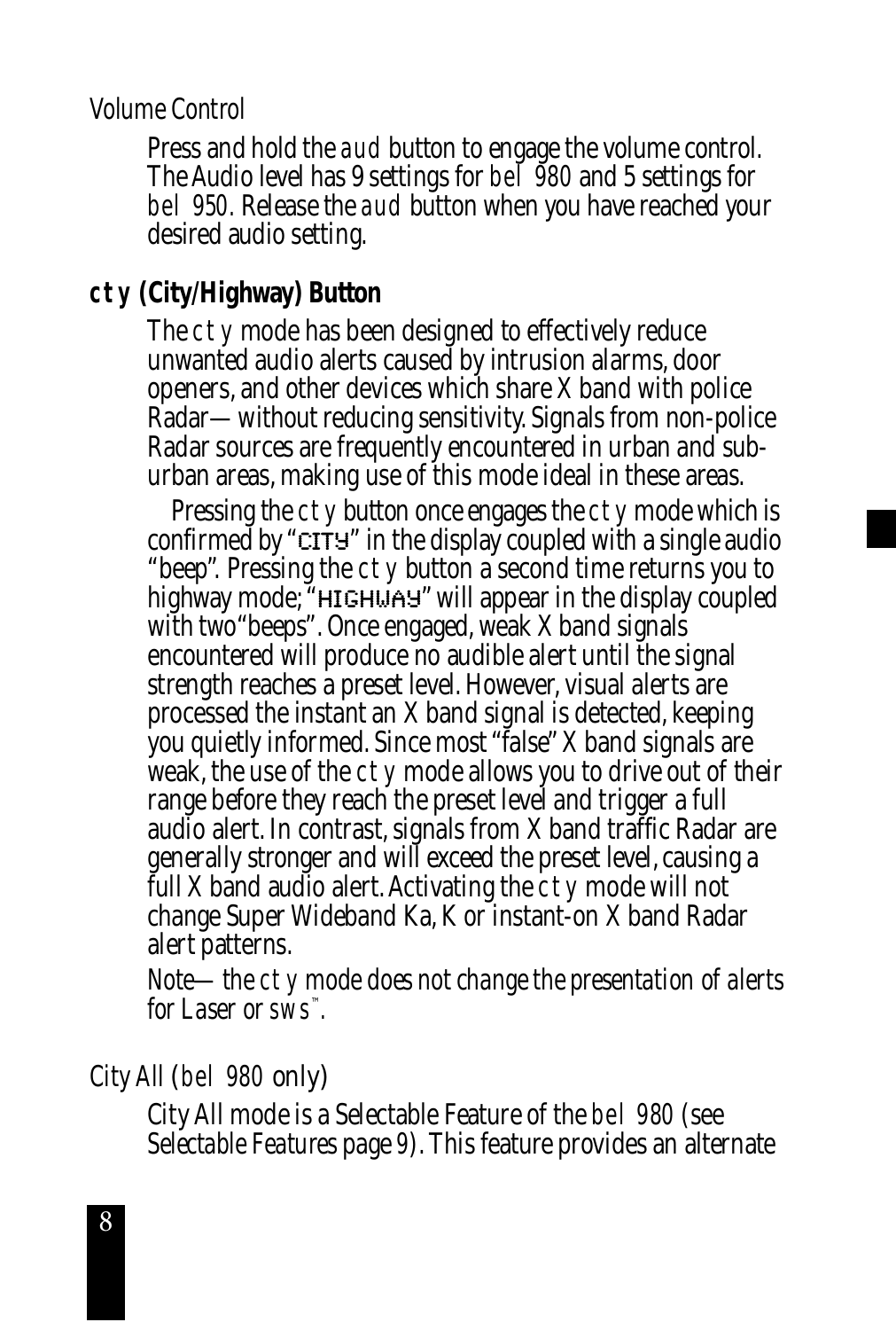approach for improving selectivity on X, K and Super Wideband Ka and is ideal for use in areas with a high level of microwave transmissions which can cause falsing on all Radar bands.

While in City All mode, bel 980 will provide an initial short X, K, or Ka audio alert coupled with visual confirmation of the band detected and signal strength in the display. No further audible alert is provided until the signal strength reaches a preset level. When no audio alert is provided, the visual alert keeps you quietly informed.

*Note—Once* "CTY X" or "CTY ALL" *is chosen in Selectable Features the* cty *button must to be pressed to engage your selection.*

# selectable features

The following features may be selected, depending upon your driving environment.

- City X or City All *(available on* bel 980 *only)*
- X/K/Ka Band **on** or **off** *(available on* bel 980 *only)*
- Auto Mute **on** or **off**
- Radar/Laser Digital Voice Prompts or "beeps"
- Safety Warning System<sup>®</sup> on or off
- Safety Warning System<sup>®</sup> Digital Voice **on** or **off**
- Audio/Visual Scroll Rate (**fast** or **slow**)

*City X or City All (available on* bel 980 *only)*

When "CTY X " is selected, your unit provides standard X Band selectivity, which is suitable for most urban areas. City All provides an increased level of selectivity on all Bands and is designed for use in high density microwave areas. Factory setting is "CTY X ".

*Note—once* "CTY X" or "CTY ALL" *is chosen in Selectable Features, the cty button must be pressed to engage your selection.*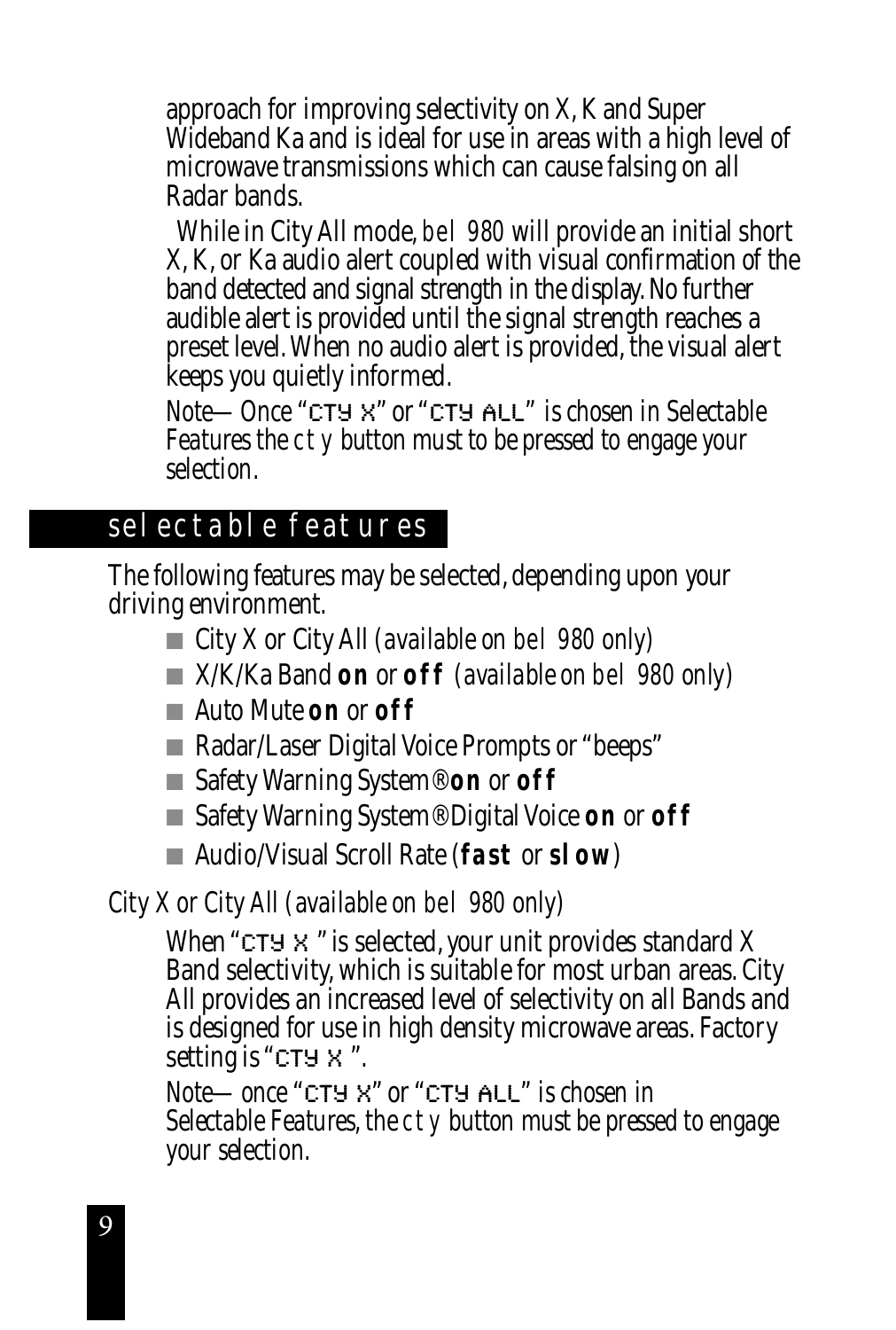#### *X/K/Ka Band On or Off (*bel 980 *only)*

Select "X on/X off", "K on/K off" or "Ka on/Ka off" depending upon your driving environment and selectivity requirements. This mode is especially useful where falsing may occur and disabling the offending band may be required. Factory setting is **on** for all three Bands.

#### *Auto-Mute On/Off*

With "Am ut  $e$  on", unit will provide several X, K, Super Wideband Ka audio alerts followed by the Digital Voice announcement of the signal detected. After the Digital Voice announcement, a "clicking" tone keeps you quietly informed for as long as the signal is present. This clicking become more rapid as the strength of the Radar signal increases. "Am ute on" enables you to conveniently monitor extended encounters without having to manually mute or adjust the volume setting.

With "Amuteoff," unit will provide a continuous series of X, K, Super Wideband Ka audio alerts and Digital Voice announcement of the signal detected. Digital Voice prompts are provided once after the initial audio alert. This standard setting is often preferred when background noise in a vehicle is loud. Factory setting is "Amuteoff." rapid as the strength of the Radar signal increases. "Aroute on"<br>enables you to conveniently monitor extended encounters<br>without having to manually mute or adjust the volume<br>setting.<br>With "Aroutesoft," unit will provide a

#### *Note—because of their urgency, Laser alerts are not affected.*

#### *Radar/Laser Digital Voice Prompts*

With "Voice on", unit will provide Digital Voice prompts followed by "beeps" when X/K/Ka and Laser signals are detected. With "Uoice of f", unit will sound unique audio tones only. Factory setting is "Voice on".

## *Safety Warning System® (sws™ )*

With "SWSon", unit will provide a Message when signals from sws<sup>™</sup> transmitters are detected. Factory setting is "SWSon".

## *Safety Warning System® (sws™ ) with Digital Voice Messages*

When "SUSvoice" is selected, unit will provide Digital Voice<br>announcements when sws" transmitters are detected. Factory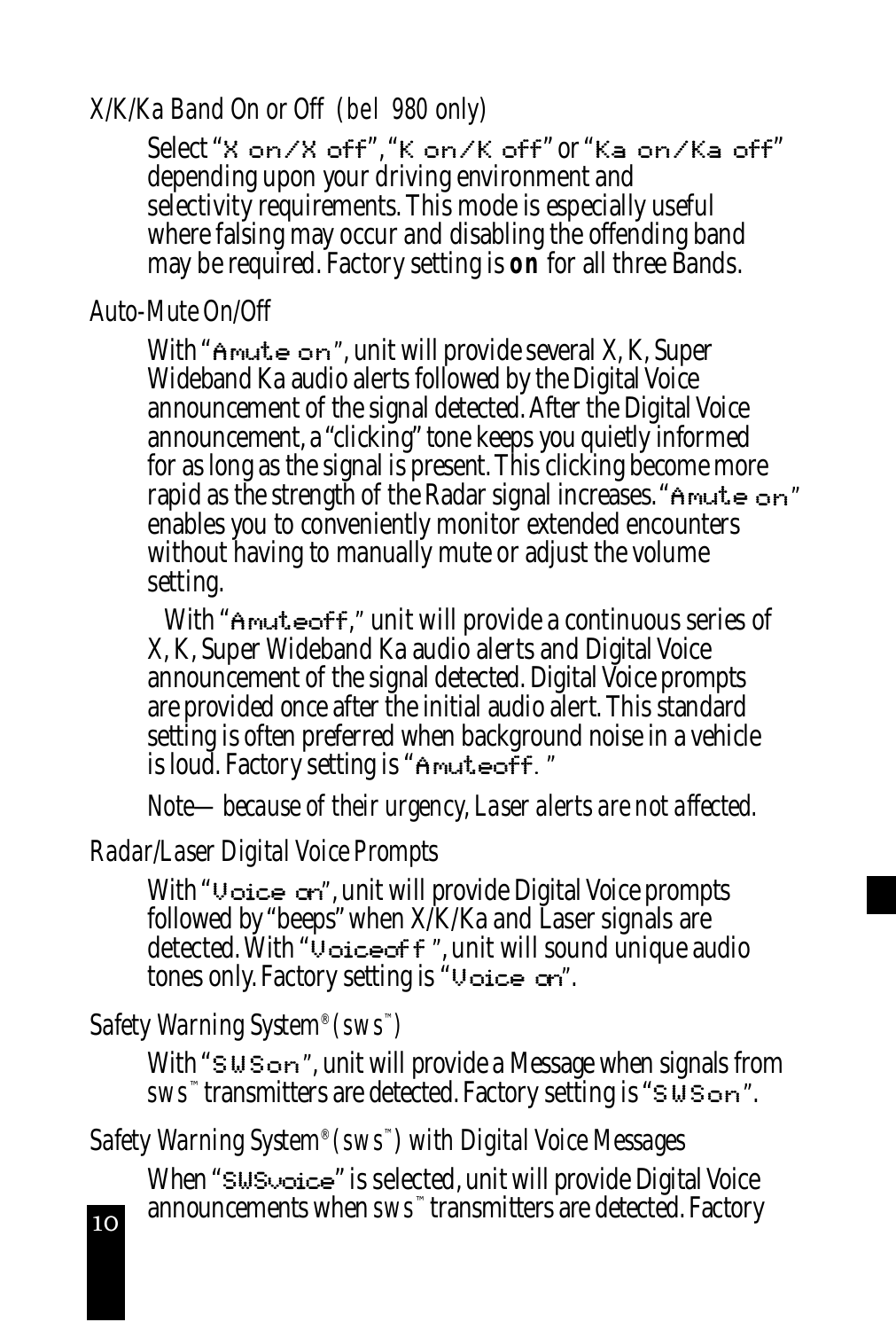setting is "SWSvoice". When "SWStone" is selected, Digital Voice is replaced by "tone/clicking" only. Factory setting is "SWSvoice".

## *Audio/Visual Scroll Rate*

When "SCRL $\leq l \in \omega$ " is selected, unit will provide a slow cycling of audio/visual messages. When "SCRLf ast" is selected, unit will provide a fast cycling of audio/visual messages. Factory setting is "SCRLslow.

## **Entering Selectable Features Mode**

- 1. With the unit **off**, press and hold the pwr and cty buttons simultaneously. The word "FEATURES" will appear in the display and a short audible "beep" will sound indicating you are now in the Selectable Features Mode.
- 2. Immediately after the "beep", the display will show the status of the first Selectable Feature (City X or City All).
- 3. Press the aud button to make your selection. Press the cty button to move to the next Selectable Feature. (To move backward in the list, press the drk button.) Repeat the process until you have made your selection for each Selectable Feature.
- 4. Press the pwr button to exit Selectable Features mode. Two "beeps" confirm that you have exited this mode and either "HIGHWAY" or "CITY" will be presented in the display, based on your previous selection. Your unit is ready for operation.

# installation

## **General Guidelines**

Do not mount your unit directly behind windshield wipers or mirrored sunscreens which block Radar and Laser signals and substantially reduce warning range. Unlike "after market" mirrored sun-screens, regular tinted glass does not affect Radar reception. Radar signals are also reflected by "heated windshields" known as Instaclear® and ElectriClear® available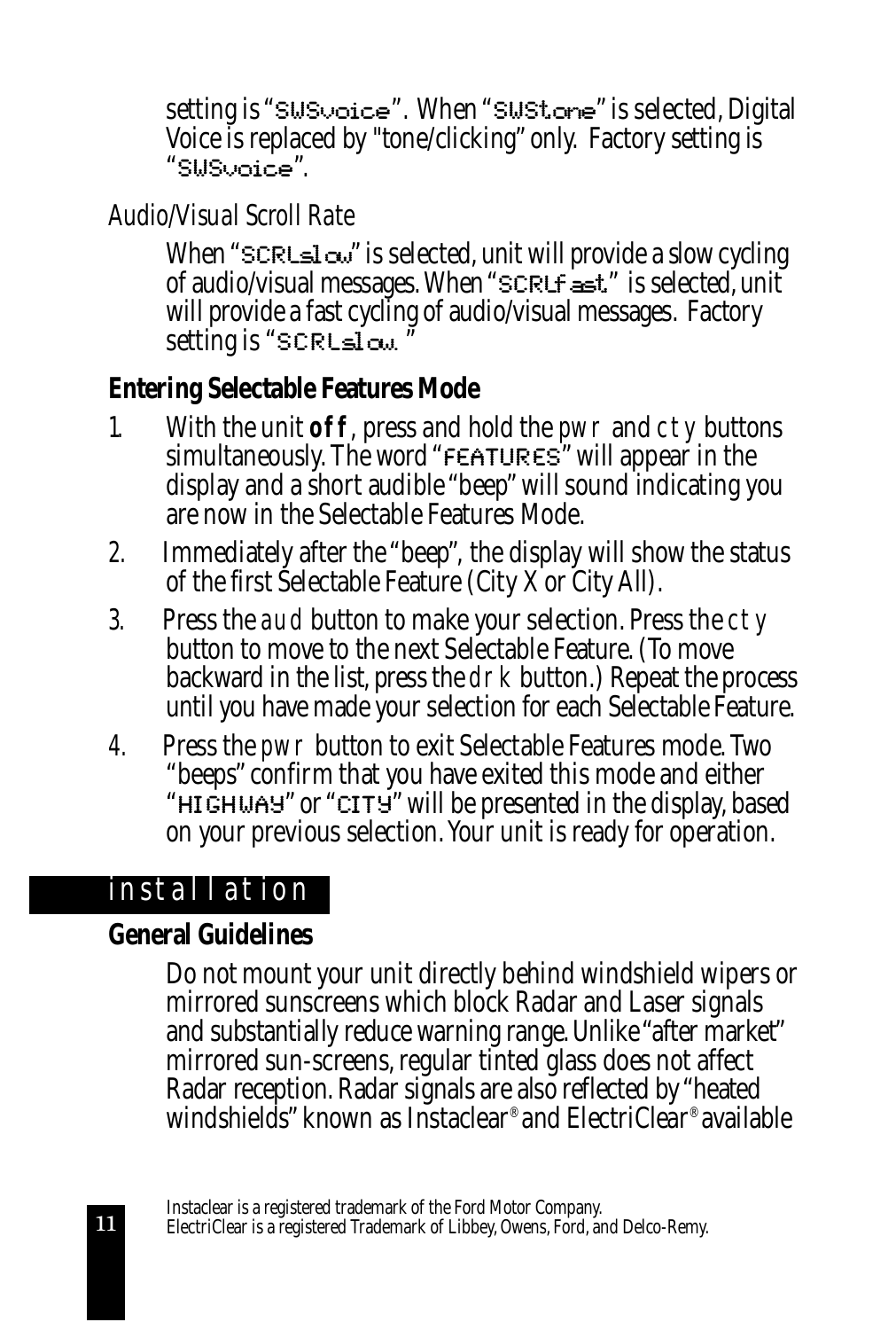as an option on some vehicles. This type of windshield makes any dash, visor or windshield mounted detector ineffective. (If in doubt, check with an appropriate dealership to see if this applies to your vehicle.) To achieve optimum performance, regardless of which mounting position you choose, follow the basic steps on the following page.

- 1. Consider occupant safety when selecting a mounting location. Choose a location where the unit will not be hazardous in case of an accident.
- 2. For optimum detection, position your unit with a clear, unobstructed view of the road from the *front and rear.*
- 3. Do not allow the unit to make contact with the windshield. This will eliminate unnecessary vibration.
- 4. Avoid placing your unit in direct sunlight. During the summer, interior temperatures of an enclosed vehicle can sometimes reach temperatures that will cause premature aging of the unit.
- 5. Your detector is not waterproof; exposure to water may cause damage and your warranty will be void.

## **Dash Mounting**

You can mount your unit to a level area of your vehicle's dash using the hook and loop fastener or the four, non-skid dash mounting pads provided.

## **Windshield Bracket Assembly**

The visor clip is fully assembled. To assemble the windshield bracket, follow the diagram.

# **Windshield Mounting**

1. Remove the mounting bracket cover on top of the unit by pressing on the raised dots and



pushing outward. Store the cover in a safe place.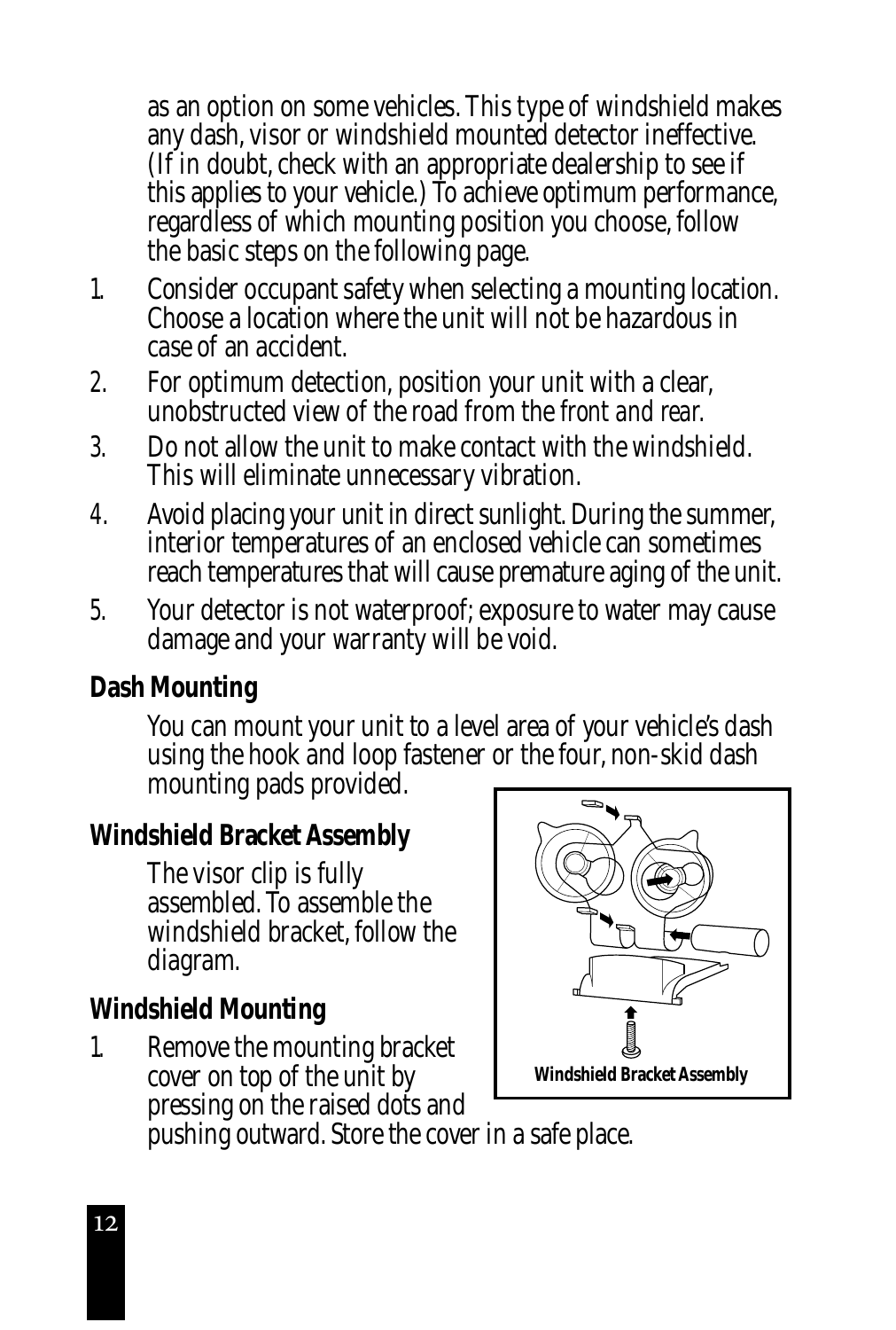- 2. Clean the selected windshield area, position the suction-cup mount on the windshield, and press firmly on each suction cup to secure it in place.
- 3. Use a screwdriver or a small coin to adjust the angle of the suction-cup mount until the base plate is level.
- 4. Slide detector onto base plate until it snaps into place.



*Note—some vehicles have a plastic coating on the inside of the windshield designed to protect occupants in case of an accident. Use of the windshield bracket on this type of windshield can permanently mark the surface. Check with your dealer if you are unsure whether your vehicle is equipped with this type of windshield.*

## **Visor Mounting**

- 1. Remove the mounting bracket cover by pressing on the raised dots and pushing outward. Store the cover in a safe place.
- 2. Slide the visor clip onto the top of the detector until it snaps into place. Clip the detector to the edge of the sun visor nearest the windshield.



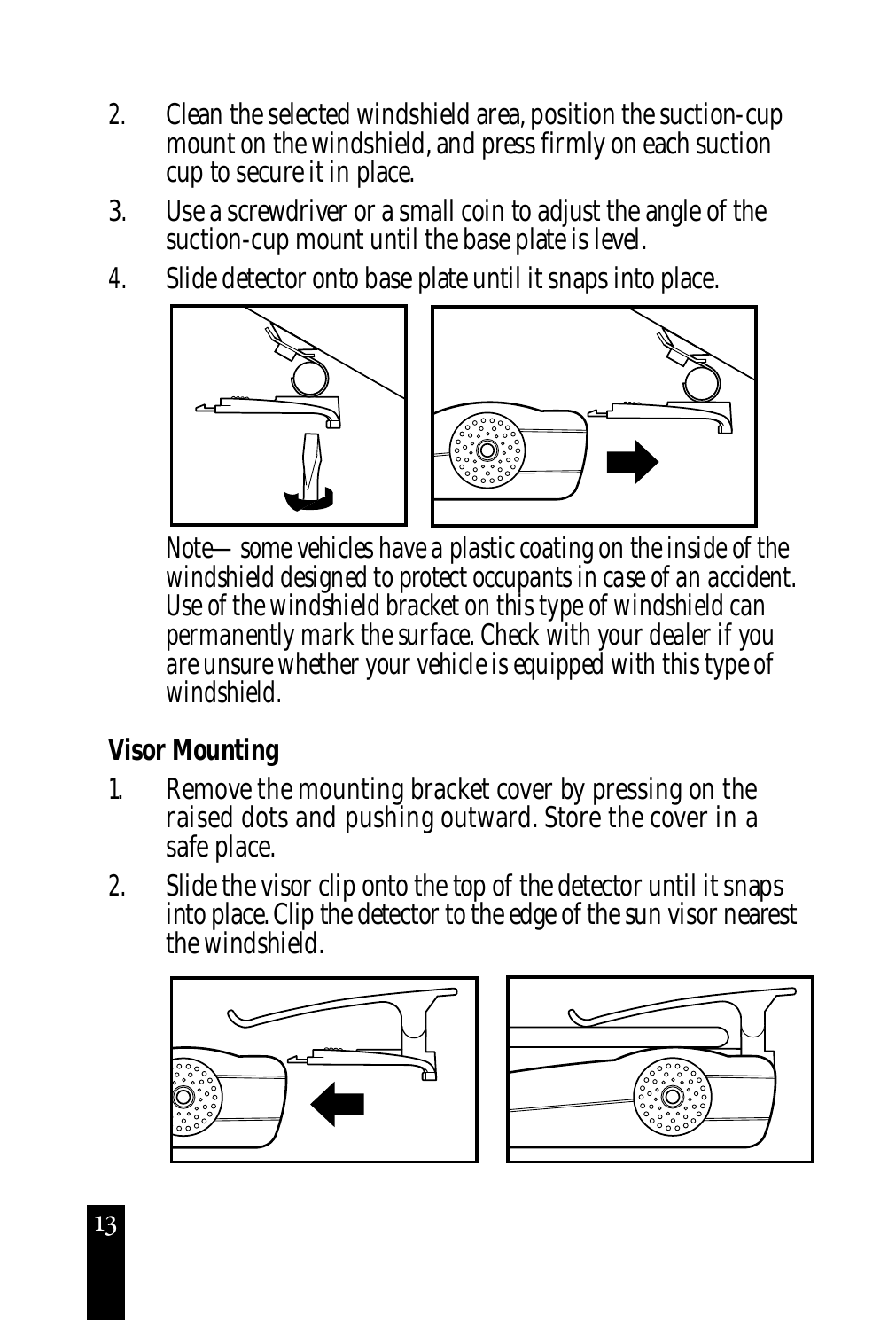

#### **Fuse Replacement**

1. If the fuse has blown, remove the tip from the lighter plug followed by the old fuse. Replace the fuse with a 1-amp, 3AG fuse. Defeating the fuse protection can damage your unit or your vehicle's electrical system and will void your warranty.

*Note—the tip is in two pieces; be careful not to lose either piece or the spring inside the holder. (See diagram above).*

## understanding radar, laser and sws

#### **Three Radar Frequencies**

Three microwave frequencies have been allocated by the fcc (Federal Communications Commission) and are used for traffic Radar. They are:

*X band: 10.525 gh<sup>z</sup> K band:24.150 gh<sup>z</sup> Super Wideband Ka: 33.4 gh<sup>z</sup> to 36.0 gh<sup>z</sup>*

Both X and K bands are well known to motorists who have traveled with Radar detectors. Introduced first was X band Radar which became common during the 1960s. In the mid 1970s the lower powered, more difficult to detect K band Radar was introduced. In 1987, fcc approval was given for Radar equipment using a third frequency, Ka. In response to this, beltronics introduced the first Radar detectors capable of detecting X, K and Ka band signals. In late 1990, fcc approval was given to Wideband Ka: 34.2 gh<sup>z</sup> to 35.2 ghz. Once again, bel responded with Wideband Ka detection. Today, the bel 980 and bel 950 detect the *complete* Super Wideband Ka frequency allotted for police monitoring—33.4 gh<sup>z</sup> to 36.0 ghz.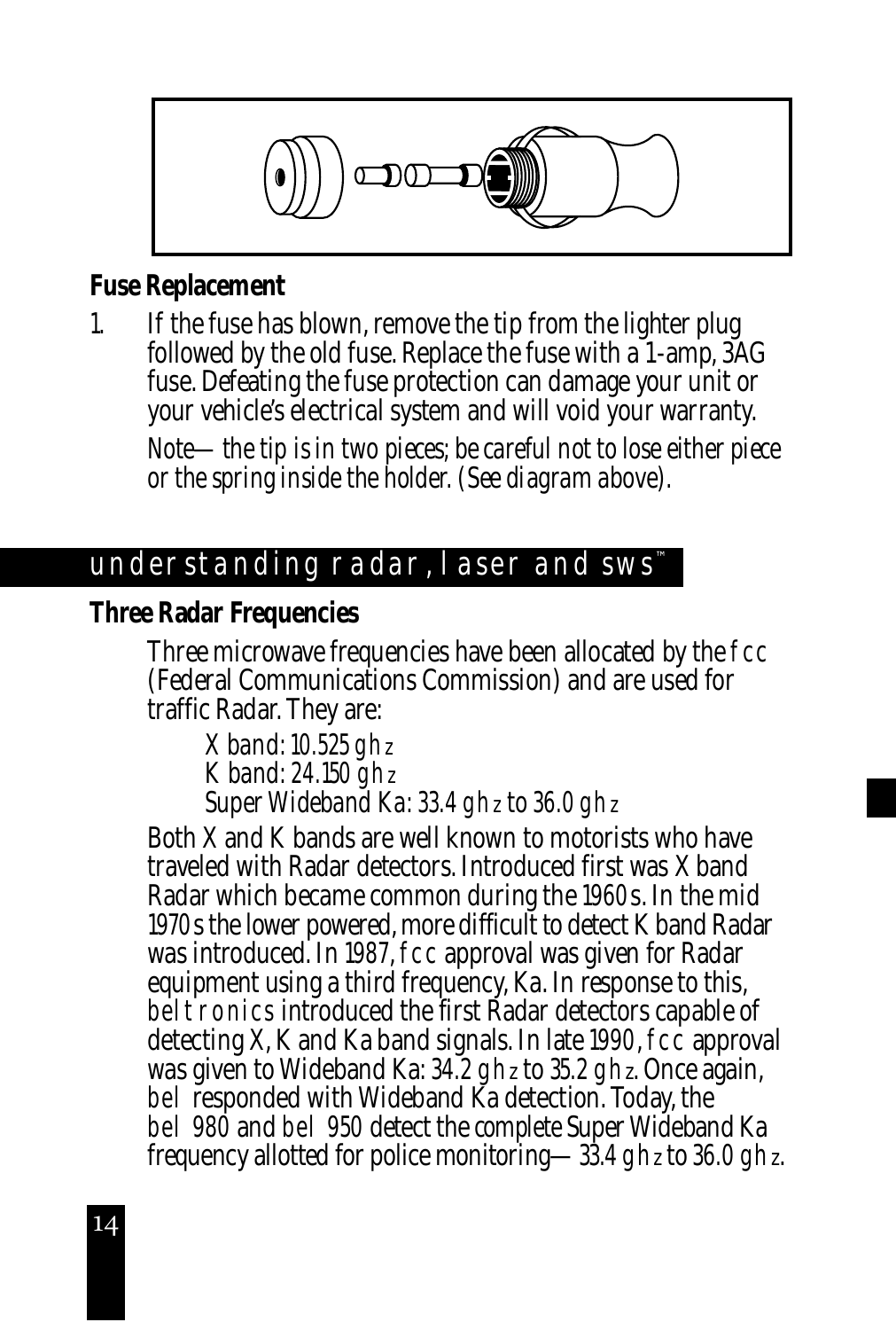## **Total Tracking Laser™ (ttl™ )**

Unlike Radar signals, which are highly reflective, Laser signals have very poor reflective characteristics. Many of today's Laser detectors do not have the high sensitivity necessary to detect Laser within a large "field of view". bel 980 and bel 950 incorporate bel's number one rated Laser detection. Twin Laser ports detect energy far outside the main Laser beam—including off-axis signals—providing the largest achievable 360° "field of view." The alerts provided by your unit are the same whether signals are received from the front or rear.

## **Safety Warning System® (sws™ )—What is it?**

The Radio Association Defending Airwave Rights, Inc. (r.a.d.a.r.) conceived and developed the Safety Warning System® . The concept behind this system is to warn motorists of potential road hazards by employing Safety Warning System® transmitters in areas such as construction zones, accident sites and detours. These sws™ transmitters operate within the 24 gh<sup>z</sup> portion of the K band frequency, and broadcast uniquely coded signals that are detected by your unit.

# interpretation of alerts

#### **Radar Alerts**

The alerts provided by your unit are affected both by the type of transmission (continuous wave or instant-on), and the position of the Radar source. Generally, when you drive closer to a Radar source, the intensity of the received signal increases, resulting in the increase of the number of bar graph segments as well as numerical digit 1–9 (bel 980 only) and a corresponding increase in the audio alert rate. Described below are five common types of Radar encounters and the alerts you will typically receive.

1. *Stationary or moving Radar, straight ahead aimed in your direction.*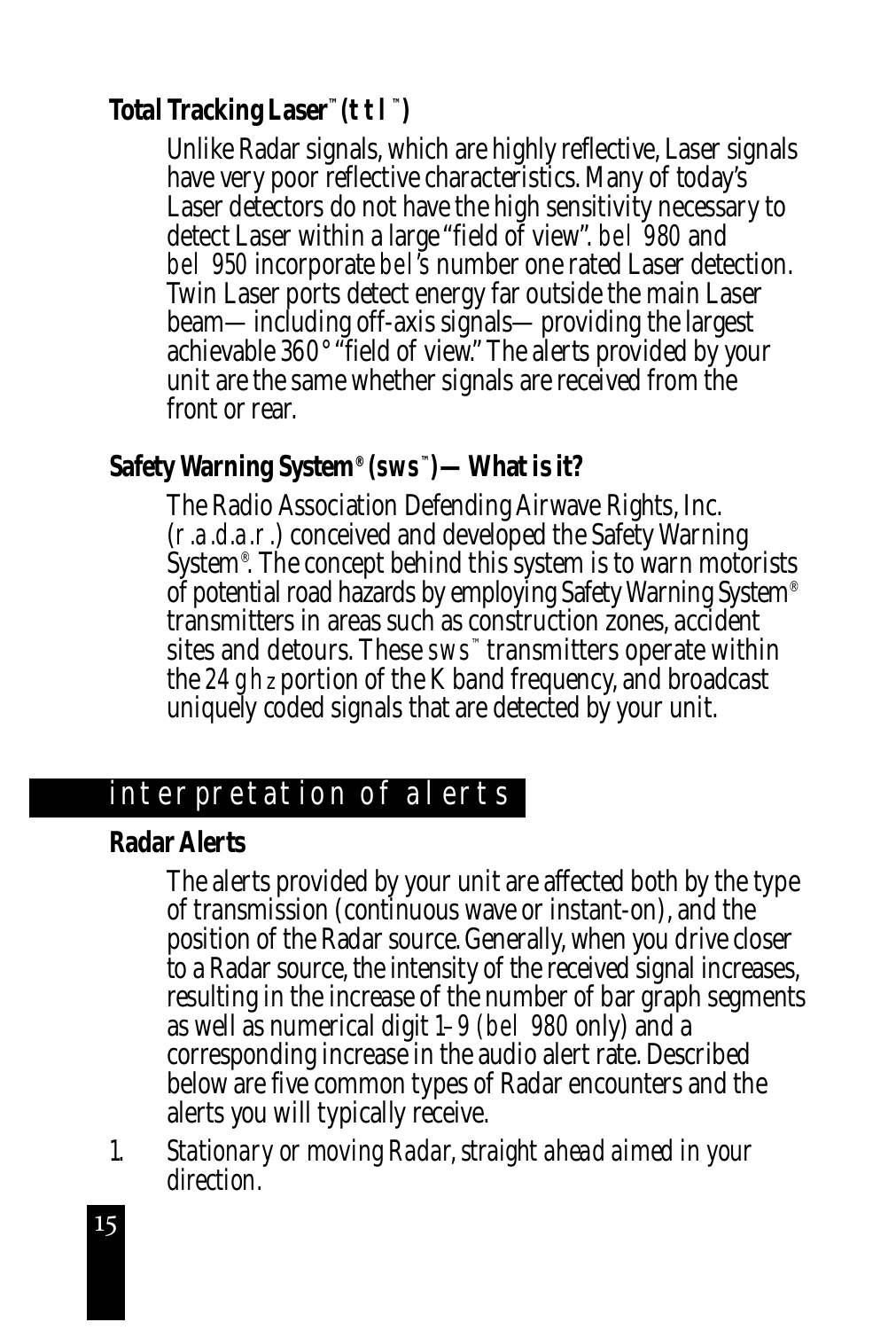

Since Radar signals travel in a straight line, this Radar encounter potentially offers maximum warning range. Once the signal is received, the initial warning consists of an X, K or Super Wideband Ka audio alert coupled with simultaneous identification of the Radar band (X, K or Ka) and signal strength in the Text Display. The number of bar graph segments displayed depends upon the strength of the signal received. As the strength of the Radar signal increases, the audio alert becomes more rapid and the bar graph will display the maximum number of five segments (bel 980 will also display the digit "9") indicating maximum signal strength. Assuming the Radar signal remains uninterrupted, the audible and visual alerts will clearly indicate a "weak" signal becoming stronger as you drive closer to the Radar source. Remember, when the police Radar source is moving toward you, the Radar signal strength will increase much more rapidly than if you are approaching a stationary source.

2. *Stationary Radar aimed around a corner*



Under this circumstance, reaction time is considerably reduced. Since the Radar signals are transmitted across your line of travel, there is generally no signal available to receive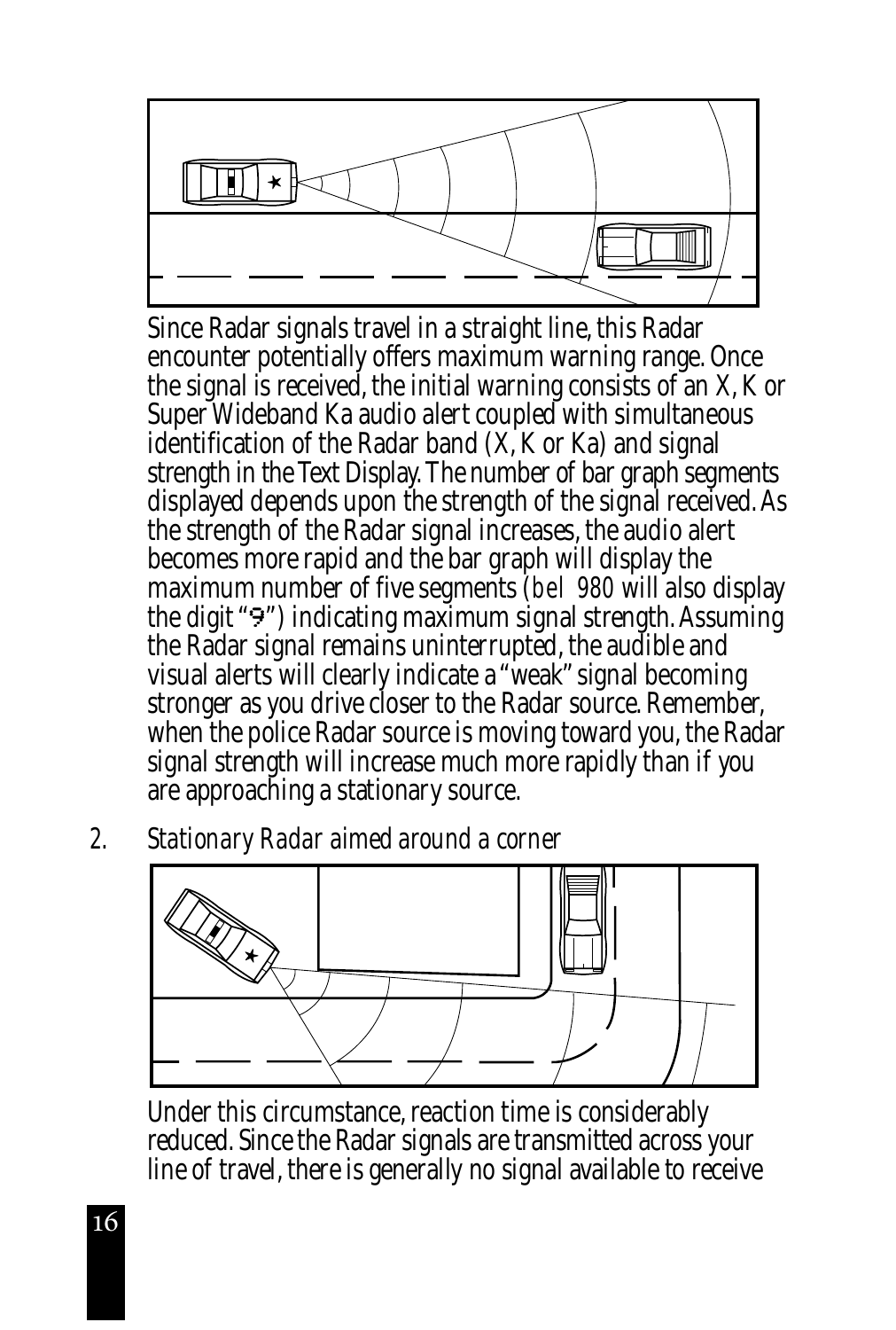until you are relatively close to the source. Once an alert is received, expect the strength of the signal to increase very quickly. Advanced warning in this situation may be reduced.

3. *Stationary Radar concealed by the crest of a hill aimed in your direction.*



Radar signals travel in a straight line and do not pass through earth. Consequently, police Radar aimed at the crest of a steep hill cannot be received until you are at or near the top. Warning time may be minimal (as in situation #2) since a strong signal is not present until you are near the crest of the hill. At this point, you may be nearly in the police officer's line of sight. When cresting a hill, a weak initial alert followed very quickly by a full alert is typical. This alert pattern requires prompt attention.

4. *Moving Radar behind you, traveling in the same direction.*



Police Radar signals transmitted from behind your vehicle can be received when reflected by objects in front of you such as large signs, bridges and trucks. As you drive, the size and configuration of these objects are constantly changing causing the strength of any reflected Radar signal received to vary. A strong, uninterrupted alert indicates the patrol car is close behind.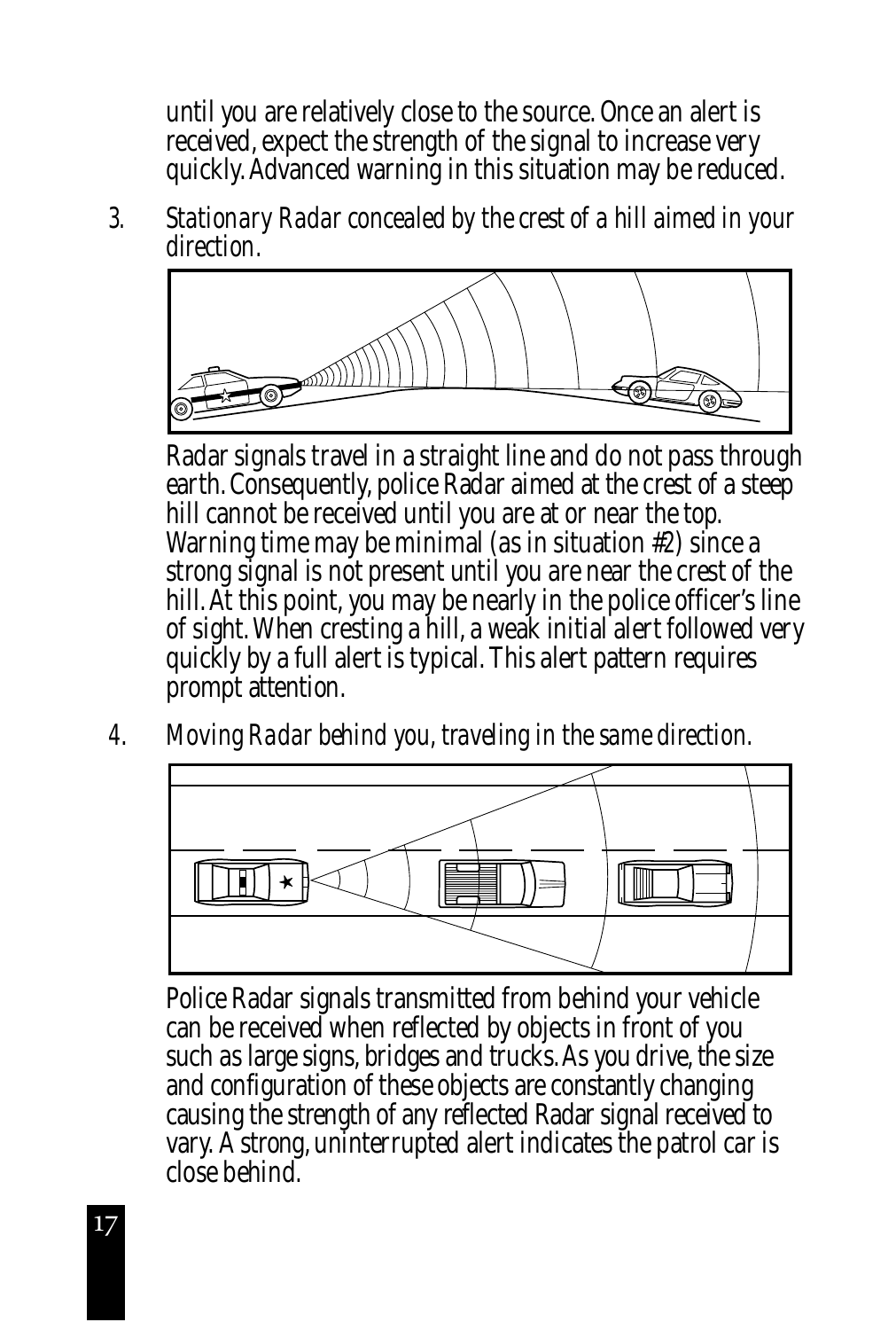## **Instant-On/Pulsed Radar**

This type of signal appears suddenly when a Radar unit is "triggered". The instant-on alert consists of an intense, three second audio "burst", coupled with the type of band detected and flashing of the signal strength bar graph in the display.

*Instant-on/pulsed alert to Ka band (bel 980)*

Ka 9 ■ ■ ■ ■ ■

*Instant-on/pulsed alert to Ka band (bel 950)*

Ka■ ■ ■ ■ ■

## **Typical False Alert (Radar)**

Ideally, a Radar detector should only alert in the presence of police Radar. However, because other devices share X band with police Radar, false alerts sometimes occur. Generally, a false signal produces only a short audio and visual alert. Since they are most often weak, it is possible to drive out of the signal's range very quickly and receive only a brief alert. Although many times the probable source of the false signal can be identified (supermarket, bank, commercial building, etc.), caution is advised until the source can be confirmed. The X band alert pattern caused by a non-police source can look like the initial alert produced by actual police Radar. For this reason appropriate action is required any time an alert is received.

#### **Laser Alerts**

When Laser is detected, the display will flash "LASER" coupled with a distinct Laser audio alert. If a vehicle is a long distance from the source of Laser pulses, fewer pulses will generally be received. The closer the vehicle is to the source of Laser pulses, the greater the likelihood of receiving a steady stream of Laser pulses. The reason for this is the aiming stability of the Laser gun and the fact that it is difficult to hold the gun absolutely still. Any movement of the gun results in motion of the beam at the target. The further the target, the greater the displacement of the beam and the shorter the dwell time of the beam at the target point. Therefore, there is the possibility of receiving only a few Laser pulses. Due to these characteristics, all Laser alerts should be taken seriously.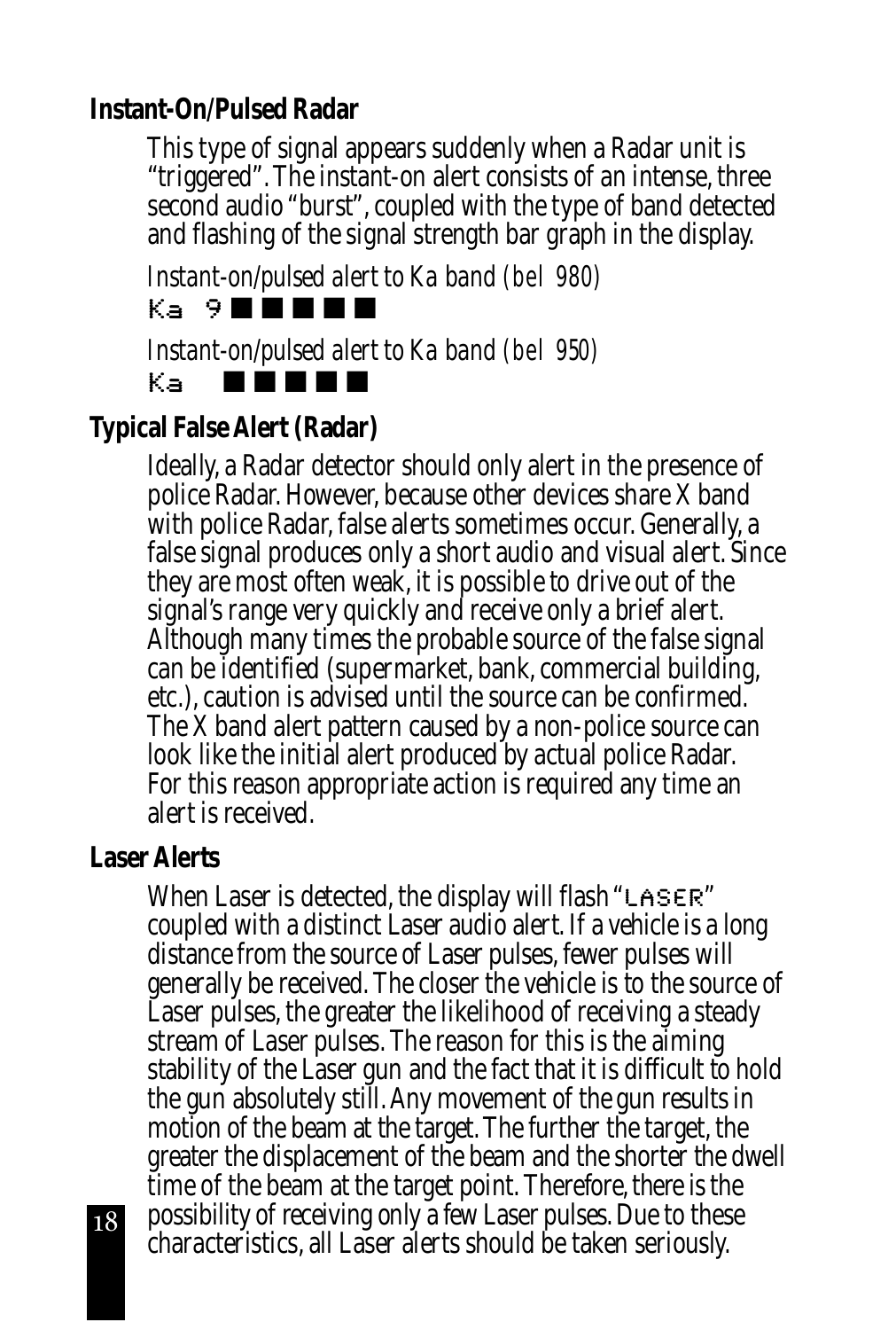# **Safety Warning System® (sws™ ) Alerts**

With the Safety Warning System® feature **on** and an sws™ transmitter in use, your detector will provide a unique,2second sws™ tone coupled with a Safety Warning System® category word (i.e."Ha z d Zo n e " indicating **Highway Hazard Zone Advisory**) to quickly orient you to the type of situation ahead. This introductory message is followed by a specific Text Message (i.e."SHARP CURVE AHEAD") and Digital Voice Message which is repeated twice. After the Digital Voice, the unit will continue to present the message and provide the "clicking" tone for as long as an sws™ signal is detected. If two separate sws™ messages are received, each message is presented twice before the "clicking" resumes.

You can replay the last sws™ message received by pressing the drk button within 30 seconds of receiving an sws™ alert. Both Digital Voice and Text Message are replayed.

If you have selected "SWSt.one" (Digital Voice off), your unit will show just the Text Message (see *Selectable Features*, page 9).

*Note—the end of a multiple word sws™ message is indicated by an asterisk.*

## **Abbreviated sws™ Category Words**

"Hwy Work" *confirms Highway Construction/Maintenance (messages 1–11)*

"Ha z d Zo n e " *confirms Highway Hazard Zone Advisory (messages 13–31)*

*"*We a t h e r " *confirms Weather Related Hazards (messages 33–41)*

*"* Tr a v In fo " *confirms Travel Information/Convenience (messages 43–59)*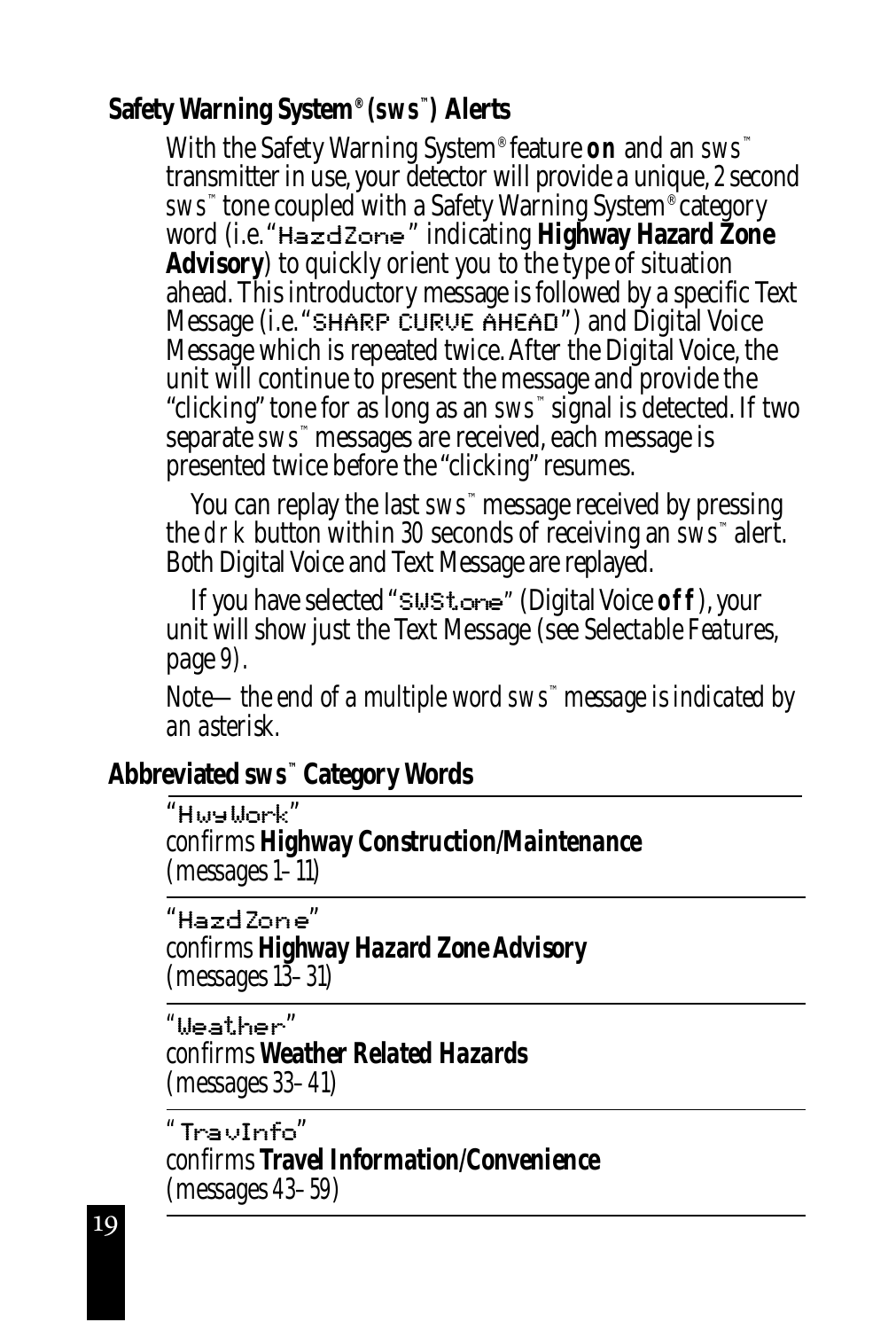"Movins" *confirms Emergency/Slow Moving Vehicles in transit (messages 61–64)*

"Me s s a g e Un k n o w n " *confirms incomplete or unknown messages*

*Note—for a complete listing of the five Safety Warning System® categories and corresponding messages, please refer to the Safety Warning System® Alert Card enclosed with your manual.*

# performance verification

## **Conditions that Affect Radar Alerts**

If you feel your unit is not alerting properly, keep in mind that there are many conditions that influence the intensity or duration of an alert:

- 1. The police are using instant-on/pulsed Radar, in which case no signal is transmitted until visual contact has been made with your vehicle. For detection of this signal, you must rely on reflected signals from Radar directed at traffic traveling ahead of you.
- 2. The police Radar unit is positioned perpendicular to the road, around a curve, or just over the crest of a hill thus significantly reducing the reception range.
- 3. The highway traffic between your vehicle and the police Radar source is heavy. This blocks/reflects transmitted signals. The presence of several large trucks between you and the police Radar unit could also significantly reduce reception.
- 4. Rain or humid weather conditions can absorb transmitted signals before they reach your vehicle, again reducing detection range.
- 5. The police Radar unit is not properly tuned and is transmitting outside the fcc allocated  $X$ ,  $\tilde{K}$  or Super Wideband Ka frequency ranges.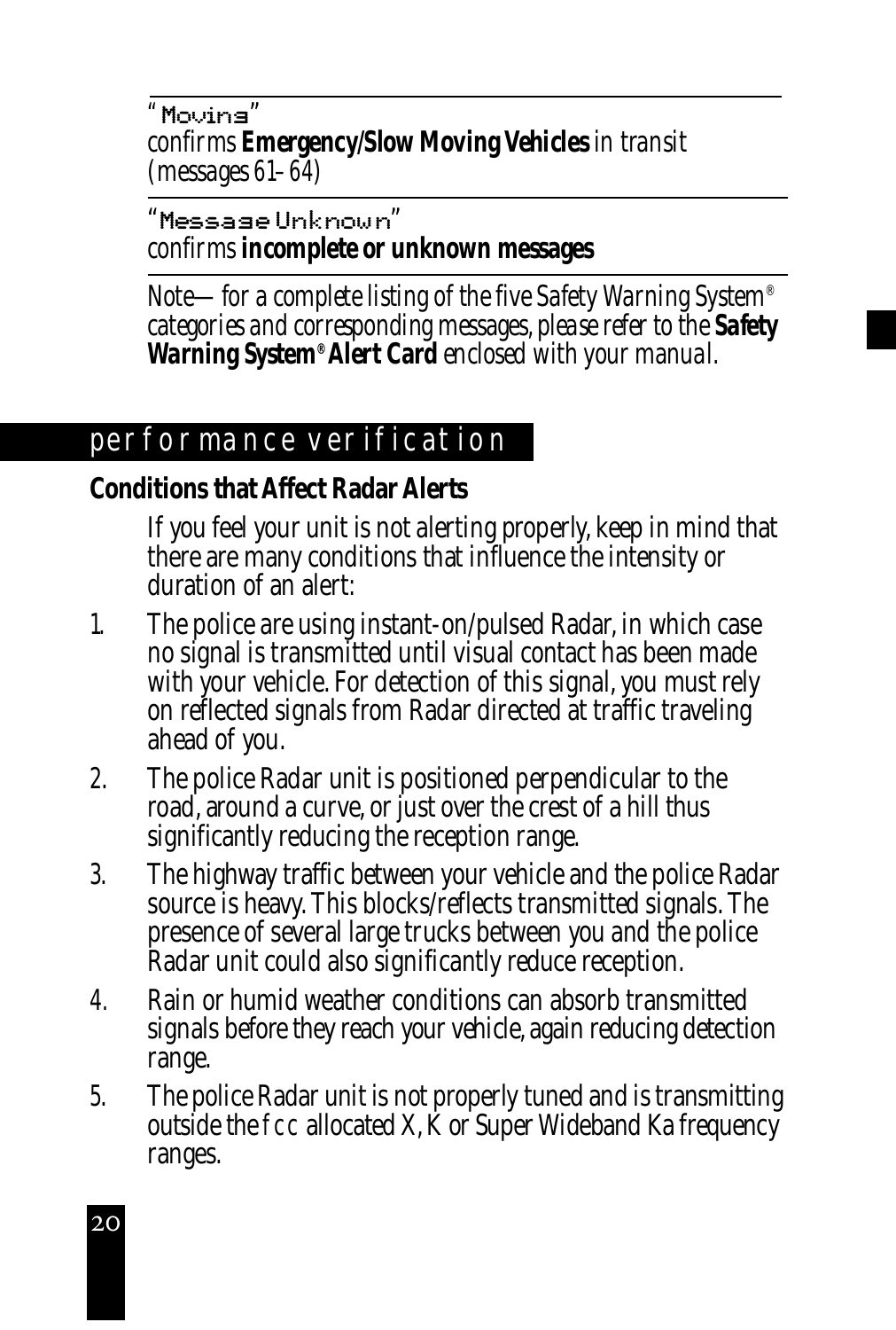## **Conditions that Affect Laser Alerts**

If you feel your unit is not properly alerting to the presence of Laser signals, keep in mind that rain, fog, high humidity and traffic conditions can affect the range that the Laser beam can be detected.

# troubleshooting

#### **Solutions for Common Problems**

If your unit is not operating properly, please refer to the outline below.

| Problem                              | <b>Possible Cause</b>                                     | <b>Corrective Procedure</b>                                                                                                                                             |  |
|--------------------------------------|-----------------------------------------------------------|-------------------------------------------------------------------------------------------------------------------------------------------------------------------------|--|
| Unit not<br>receiving power          | Plug not properly inserted                                | Reinsert plug and rotate                                                                                                                                                |  |
|                                      | Fuse in power cord is<br>defective                        | Replace with 1 amp<br>250 Volt 3ag fuse (see page 14)                                                                                                                   |  |
|                                      | Lighter socket not clean<br>and negatively grounded       | Consult your dealer or a<br>professional mechanic                                                                                                                       |  |
|                                      | Fuse or electrical wiring<br>for lighter socket defective | Consult your dealer or a<br>professional mechanic                                                                                                                       |  |
| "Poor detection<br>range"            | Antenna/lens opening<br>partially blocked                 | Reposition unit with<br>unobstructed view of<br>road ahead and behind.                                                                                                  |  |
|                                      | Radar signals unable to<br>pass through windshield        | Determine whether<br>vour vehicle has a<br>"heated windshield"<br>known as Instaclear <sup>®</sup><br>or ElectriClear", or<br>is covered with a<br>metallic sun screen. |  |
| <b>Erratic or frequent</b><br>alerts | High concentration of<br>non-police X band sources        | Use cty mode<br>or cty all                                                                                                                                              |  |
|                                      |                                                           | Review section in this<br>manual on Performance<br>Verification                                                                                                         |  |
| Partial or no display                | Dim or dark mode engaged                                  | Disengage dim or<br>dark mode                                                                                                                                           |  |

If you experience a problem with your unit that is not covered in this outline please call, Monday to Friday, 8:30 am–4:30 pm est, for assistance:

1-800-341-2288 usa 1-800-268-3994 canada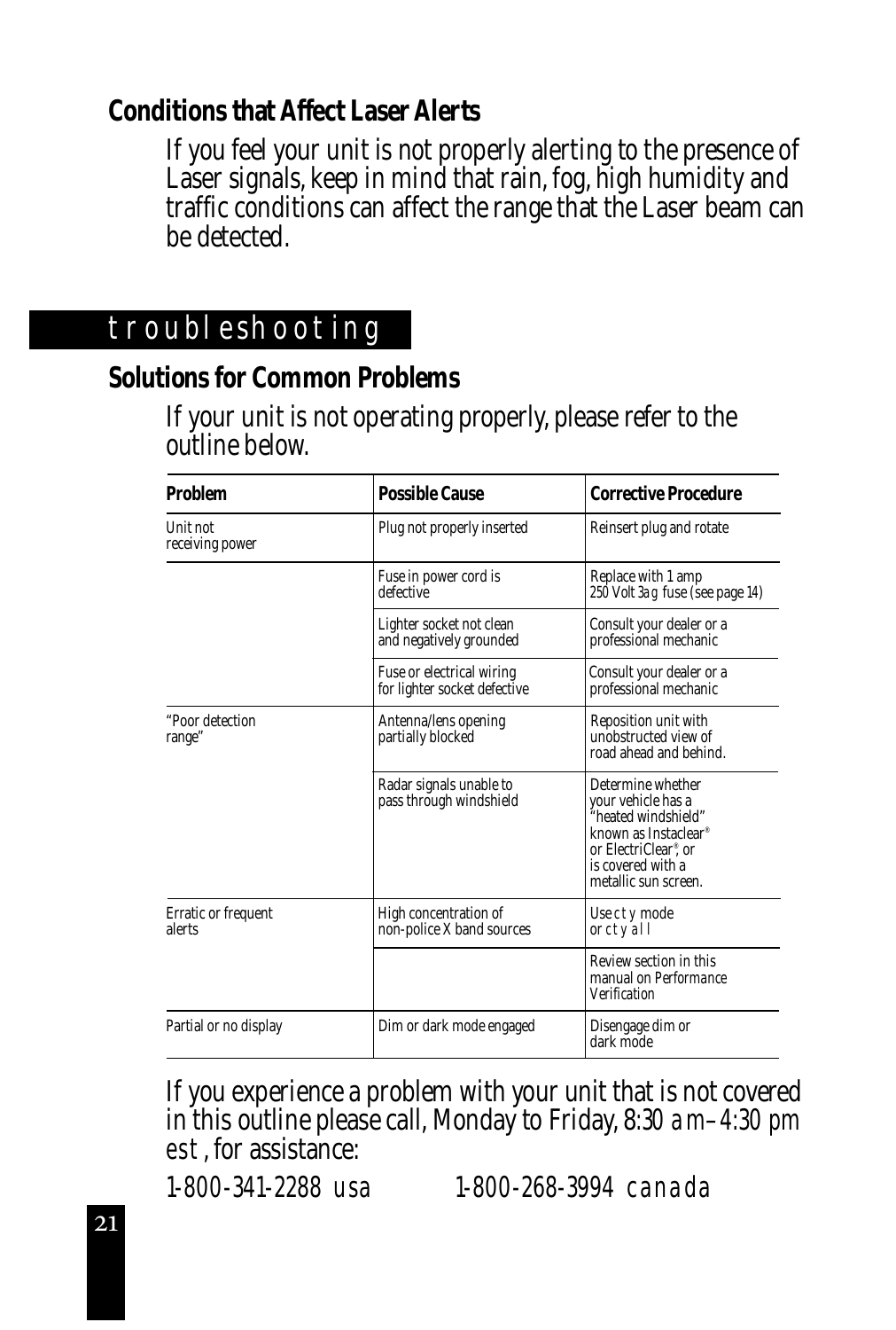# consumer warranty

**2-year Warranty–**bel 980 **1-year Warranty–**bel 950

- 1. This warranty covers all defects in materials and workmanship. This warranty does not apply if the unit has been subject to physical abuse, improper installation, modification, or if the housing or serial number of the unit has been removed.
- 2. The enforceability of this warranty is limited to the original consumer purchaser and is not transferable to, or enforceable by, any subsequent owner.
- 3. In the event of a defect, malfunction or other failure to conform to this warranty, BELTRONICS will, at its sole discretion, repair or replace the unit at no charge. You are responsible for all shipping costs in connection with warranty service pursuant to this warranty.
- 4. This warranty commences on the date of retail purchase and shall be effective for a period of two years for bel 980 and one year for bel 950.
- 5. There are no express warranties covering the unit other than those set forth in this warranty. All implied warranties are limited to the period of this warranty and no warranties, expressed or implied, extend beyond this period. Some states do not allow limitation on how long an implied warranty lasts, so the above limitation may not apply to you.
- 6.BELTRONICS will in no event be liable for any consequential, incidental, indirect or special damages (including, but not limited to, lost profits) arising out of or in connection with the use, misuse, or function of the unit. Some states do not allow the exclusion of limitation of incidental or consequential damages, so the above limitation or exclusion may not apply to you.
- 7. This warranty gives you specific legal rights, and you may also have other rights which vary from state to state.
- 8. You must provide a copy of a dated sales receipt for your unit in order to receive service under warranty.

 $\overline{22}$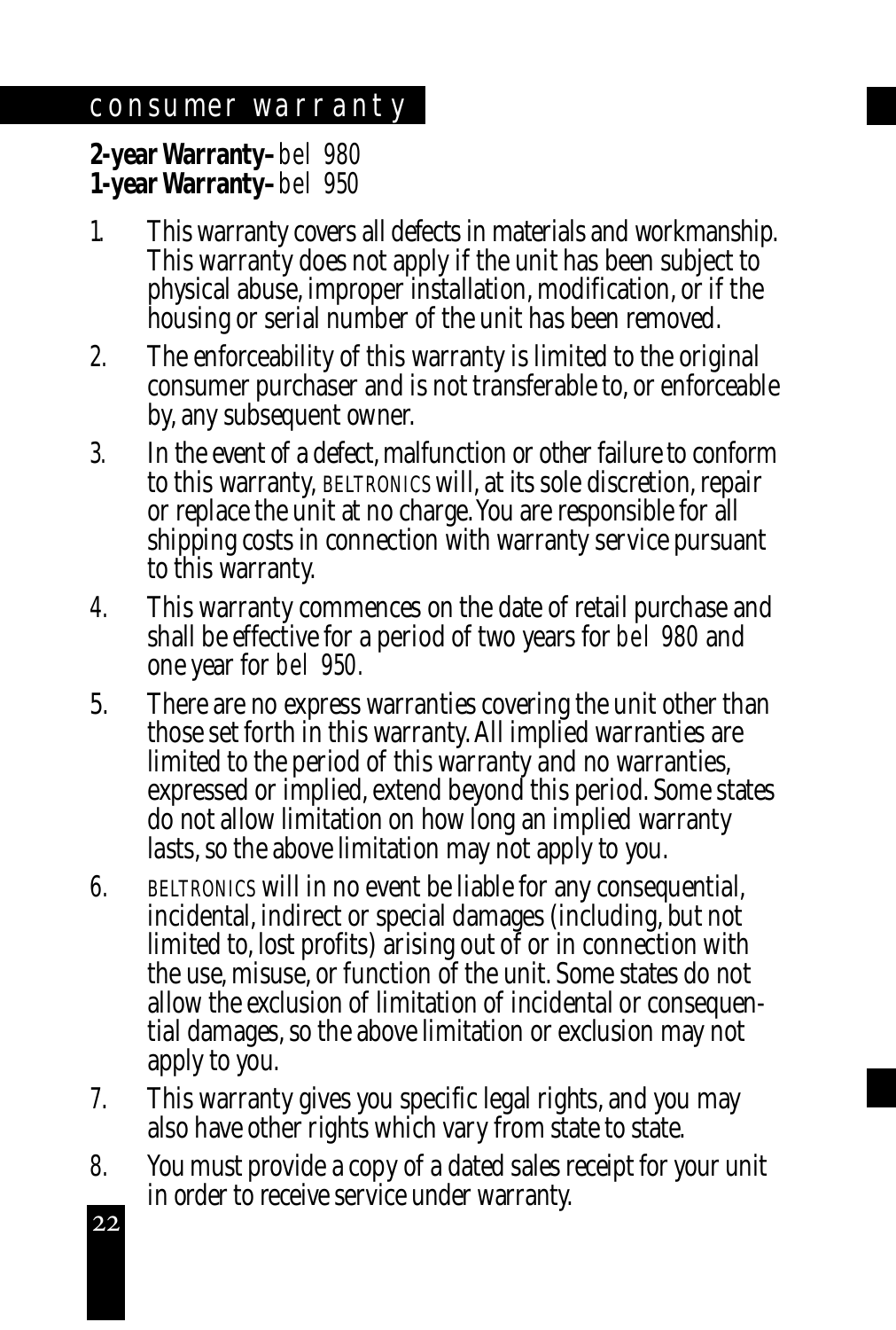#### **Warranty Service**

If you feel your detector is not functioning properly please review this manual, particularly the section on *Performance Verification*. If you still feel service is required, please follow the instructions below.

- 1. To obtain service during the warranty period, please call the appropriate number below to obtain an RA number and shipping instructions. Remember to return your detector postage paid, insured and in suitable packaging. 1-800-341-2288 usa 1-800-268-3994 can
- 2. For your own protection**,** obtain a proof of delivery receipt. Shipping costs are your responsibility.
- 3. Enclose with your unit the following information:
	- (a) Your name, complete return address and written description of the problem. (No p. o. box please.)
	- (b) A telephone number where you can be reached during regular business hours.
	- (c) **A copy of your dated sales receipt.**

## **Post-Warranty Service**

The following arrangements apply if the warranty period has expired or you are not able to provide a copy of your dated sales receipt indicating purchase within the last twelve or twenty-four months.

- 1. Return your unit to the appropriate address under *Warranty Service* and follow steps 1 through 3(b) outlined in that section.
- 2. Enclose with your unit \$85 us or \$115 Canadian to cover inspection and postage return. Prices subject to change without notice.

# accessories

If you require any additional accessories, replacement accessories or any accessory which is not included with your unit, call to order or for more information, Monday to Friday, 8:30 AM-4:30 PM EST. 1-800-341-2288 usa 1-800-268-3994 canada